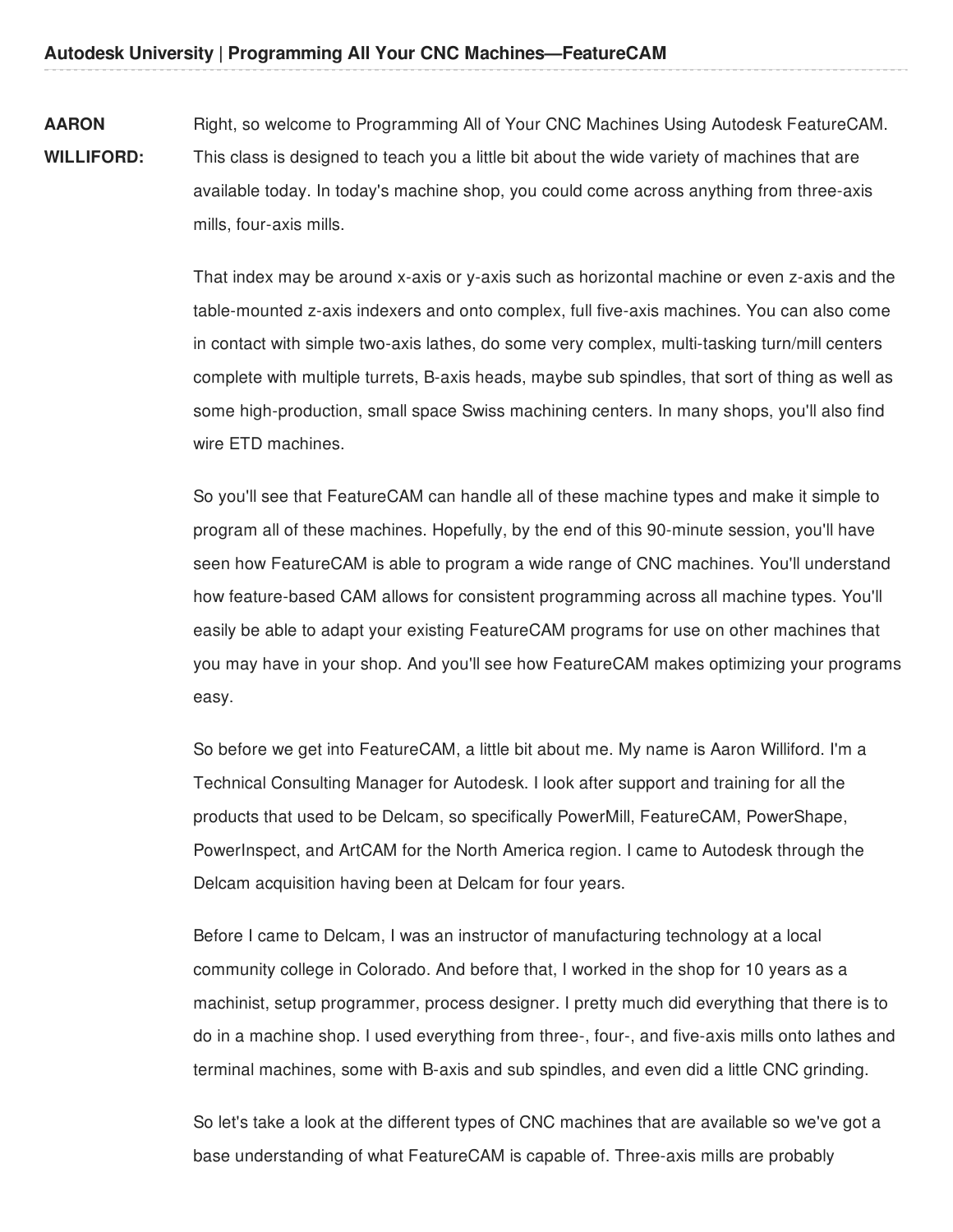considered the simplest machines of today. Three-axis mills have three axes of movement as the name indicates, x-, y-, and z-axis. There are many manufacturers that offer three-axis mills. Three-axis mills can be found doing a variety of works including moldmaking, aerospace work, automotive work, and general machine work.

Moving on to a bit more complex machine, we have four-axis mills. These machines have four axes of movement, so your standard x-, y-, and z-axis. But they incorporate another rotary axis for a fourth axis. Some of these rotary axes can be positional, which we typically refer to as three plus one type movement, which essentially allows the rotary axis to simply rotate to a fixed location and machine with the other three axes. Others may be fully simultaneous, allowing for movement in all four axes at the same time.

So if you take a look at the pictures, the two pictures I've got there, the one on the upper right is a purpose-built four-axis machine and it's a horizontal machine. The one on the lower is a bolt-on style rotary indexer or fourth axis. It could be indexing around x- or y-axis.

So to add to the complexity of what may be considered already complex machines, we have five-axis machines. Five-axis machines, of course, allow for five degrees of freedom and movement in those five axes. So these axes are typically x, y, and z, just like three-axis machines. But they add two rotary axes that can be labeled differently depending on the machine configuration, which we'll talk about next.

It's important to note that these machines may be fully simultaneous, allowing for cutting movement in all five axes at the same time. Or they could be positioned on three plus two, which is a little less common now. Of course, three plus two, or positional, means that you will position the two rotary axes to a specific angular location and then cut with the other three axes.

So five-axis machines really have a whole host of benefits. One of those benefits is certainly reducing the number of setups required to fully machine a part which, in turn, creates reduced production time and ultimately more money. Five-axis machines come in three basic configurations. Table-Table machines, sometimes you'll hear them referred to as ANC stacked rotary tables since the typical access tags are A-axis for the trunnion movement and C-axis for the table-mounted rotary motion.

You've got Head-Table machines which typically have a rotary table for a C-axis. And the spindle is usually attached to a B-axis head. Then you've got Head-Head machines which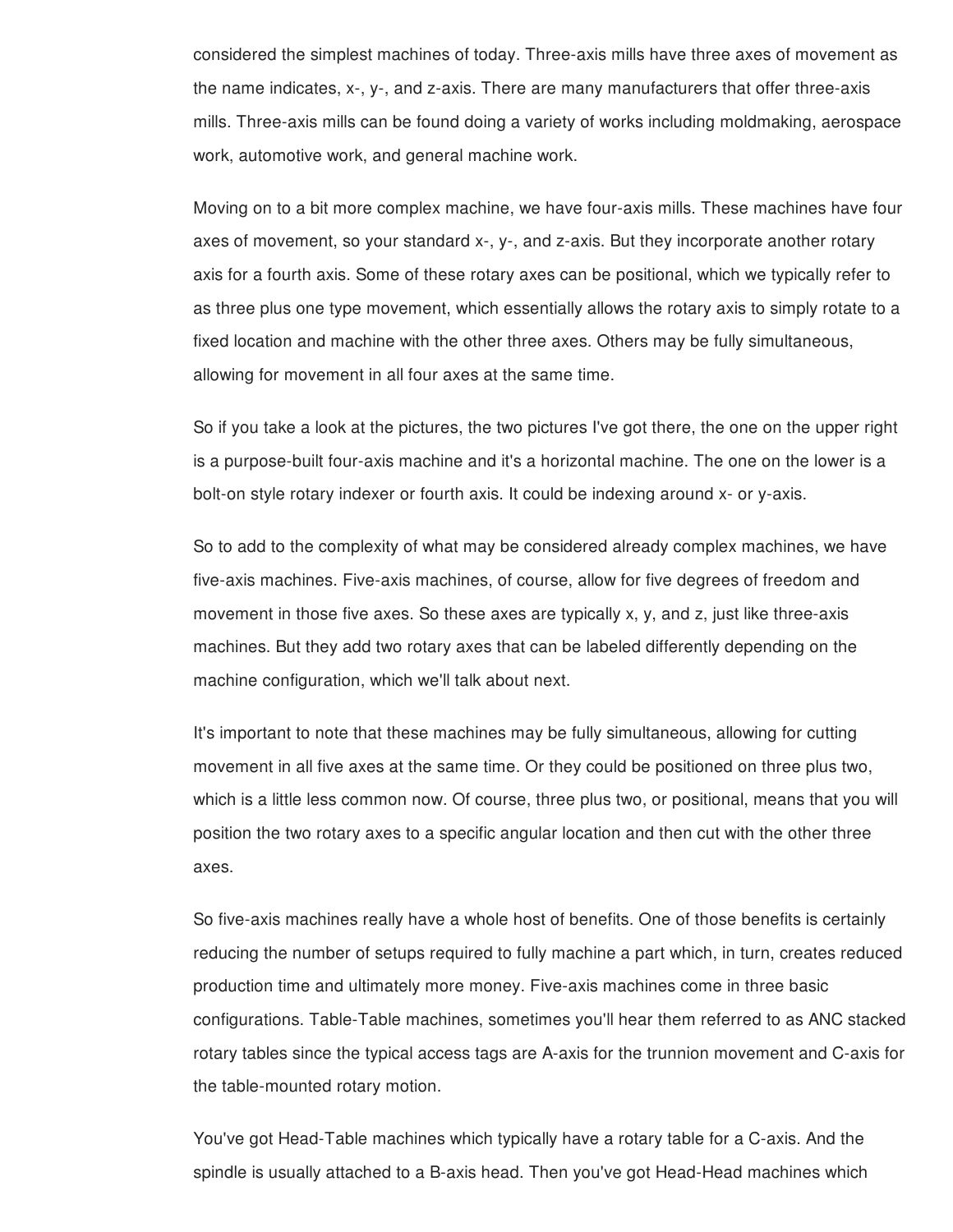have no rotary motion on the table. So both of the rotary motions are up in the head area or the spindle area.

So the axis tags that I defined in here are really just general. The machine manufacturer can determine what those axis tags are. So depending on the configuration, the machines can be purpose-built five-axis machines or they could be three-axis machines with bolt-on five-axis configurations. Some of these machines can also include basic turning capabilities where they can actually spin the table at a low RPM and come in contact with a turning tool to do some basic turning profiles and facing.

Turning centers, or lathes, as we typically call them, move in two axes, often simultaneous. But, really, that depends on the profile that you're trying to cut. The axes are typically x and z.

Lathes can cut a variety of parts. But typically they're going to be cylindrical in nature. Keep in mind though that even simple lathes can become more complex with the addition of multiple turrets, sub spindles, tail stocks, and maybe steady rests.

Turn/mill machines, as the name would indicate, really bring together both the milling world and the turning world, allowing for the milling functionality in a turning set up, if you will. Again, there are many machine configurations for turn/mill machines. But the one thing that really makes them a turn/mill machine is the addition of live tooling rather than just supporting those stationary stick-type tooling that we're used to seeing on lathes. These machines can become very complex with the addition of y-axis movement and B-axis heads, which really ultimately gives the machine five-axis capability.

Wire electrical discharge machining, typically called wire EDM, allows us to machine harder materials than what are machined using the traditional machining techniques. These machines can cut both inside and out, so outside profiles using a wire or an electric current. Along with cutting harder materials, wire EDM machines allow us to cut smaller radius cuts on profiles.

So now that we've got our manufacturing lesson out of the way for the day, let's move on to feature-based CAM. So I guess the big question is, what is a feature? And why do we want to use it in CAM? Or why should we use it in CAM?

The short answer to that is a feature is an entity that is used to describe an individual section of a part or a product. So every part is made up of at least one, typically several, features. So, for example, on the mill part that we have here, we could have a pocket, a boss, and maybe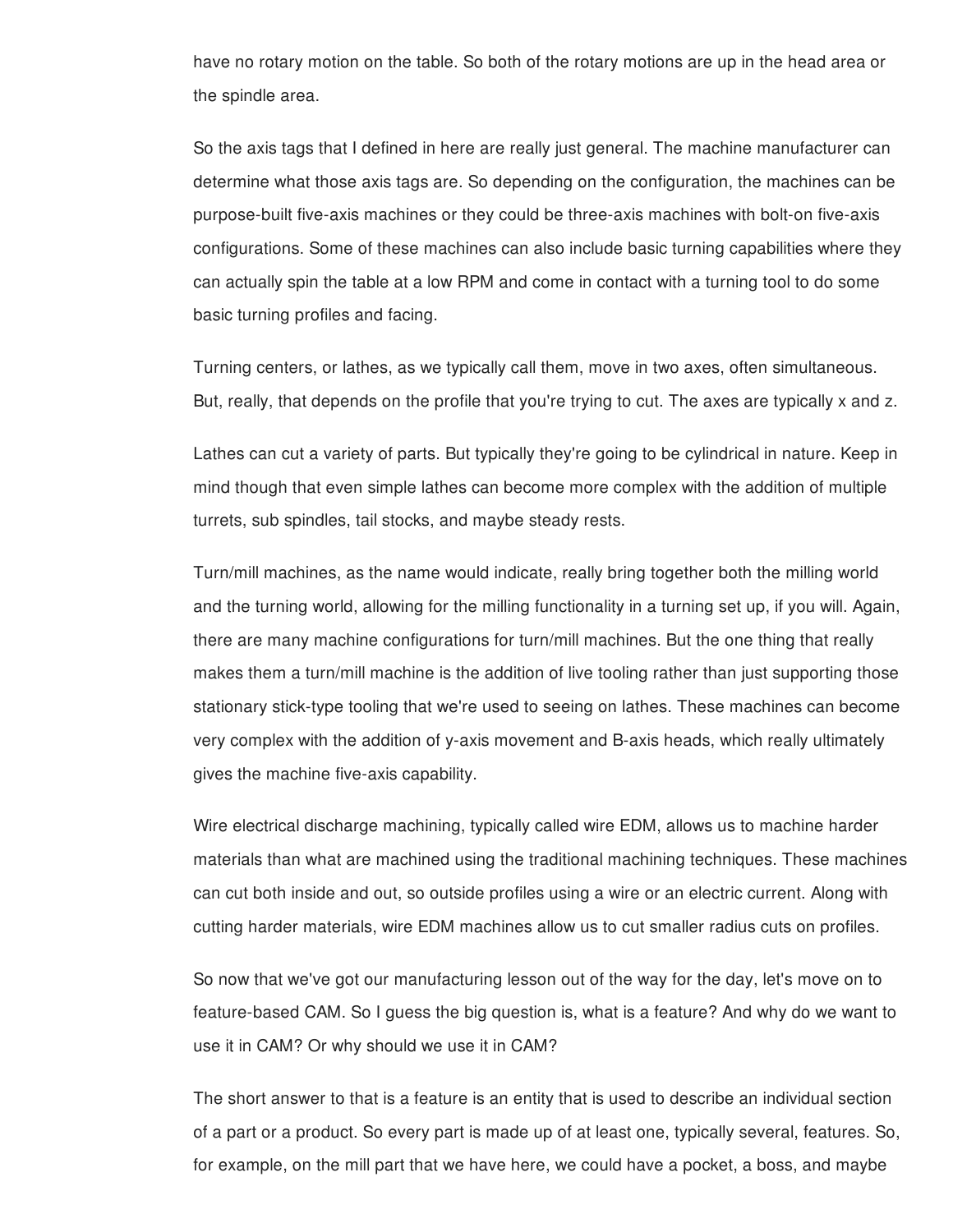some holes. On the turning part that we see, or turn/mill part that we see on the other side, we could have a side feature, grooves, bores, and turn features.

So using features in CAM really allows you to program using those common shop terms that you're already familiar with like the ones that we just talked about, pockets, bosses, holes, those sorts of things. And, essentially, what you do is you define the end result of what you're trying to get. And then the software guides you in getting that result.

So to explain this a little bit better, I'm going to explain how FeatureCAM actually goes about using feature-based CAM. So in FeatureCAM, you're going to import a solid model. You're going to use feature recognition to find or identify the features. You'll simulate to verify that the result is what you want. And you'll generate your NC code. During that process, FeatureCAM has automatically created all of the operations necessary to fully machine the features, selected all of the proper tools from you from the tool crib that you have active, produce the feeds, speeds, step-overs, step-downs and generated the tool path.

If we compare that to some of the more, let's call them traditional CAM approaches, for example, process-based CAM, you would need to import the solid model, identify a feature, select the desired machining process, simulate to verify that the result is what you want, and then ultimately generate the NC code. But is that all? The answer is yes and no, really. You should go back and verify that you have all of the required operations, that you're using the correct size tools, and that you are using your desired feed, speed, step-overs, and stepdowns.

If we take that a bit further and compare that to operation-based CAM, you would import your solid model, create a set up, select the type of operation, choose or create a boundary if a boundary is necessary-- it's not always going to be necessary-- choose the tool path that you want, choose the tool that you want to use, input your feed, speed, step-overs, and stepdowns, simulate to verify that the result is what you want, and generate your NC code. I should note, though, that you have to go through that same process of choosing the operation, the boundary, the tool path, the tool, defining your feeds and speeds, step-overs, and step-downs for each subsequent operation necessary to fully machine that part.

So let's get into the fun stuff. We'll take a look at programming a part on each of the many different machine types that we mentioned before. We'll start with a three-axis mill. And this example will look at how feature-based CAM can speed up the programming time significantly.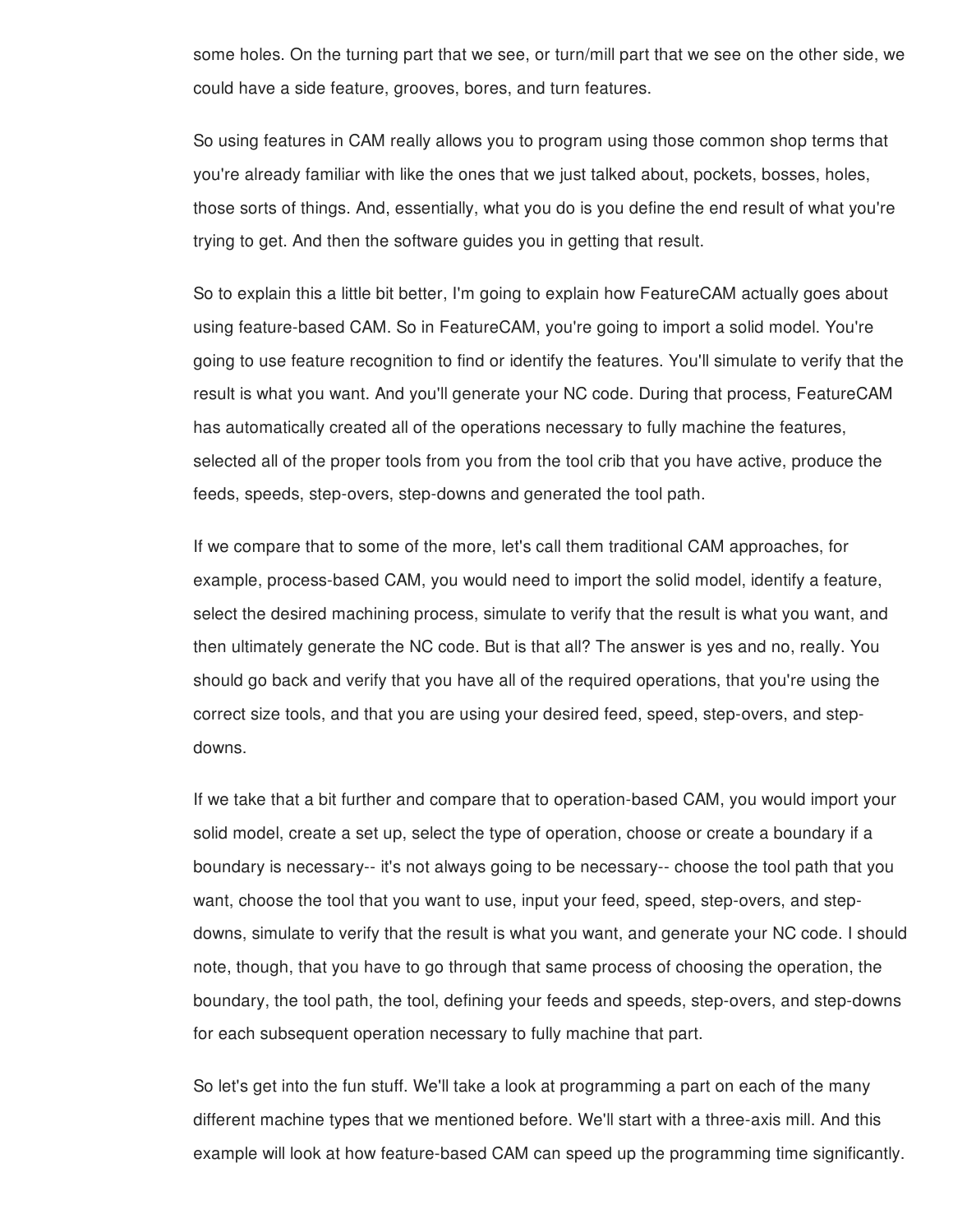We'll explore the difference between FeatureCAM to feature recognition types, automatic feature recognition and interactive feature recognition. And we'll take a look at where FeatureCAM gets its smart information or its intelligence from.

So let me switch over to FeatureCAM and we'll program a part. So what we're going to do is just import a solid model. We're going to start a milling setup. And FeatureCAM is wizardbased. So what that means is that FeatureCAM will try to guide you through the process of machining, of setting up, of whatever it is that you're trying to do in FeatureCAM, guide you through that process using wizard.

So in this case, we're going to use a wizard to establish our initial set up location and stock size. And then I've checked this box here to launch AFR after finish. So what that means is, after we've established all of the setup information and the stock size, we'll just jump right into recognizing features.

So we'll define our z-axis and just align it perpendicular to this surface here. And we'll rotate our x three times so that, if we're looking at this in a top view, this is how the part's actually going to sit-in the machine. We'll define our stock based on a simple block. And in this case, it's going to be a bounding block around the imported geometry.

I've added some extra material here including some material on the top for a face pass. We'll set our setup over here in the upper left corner on that hard jaw location. And we'll bring our z down 50,000. It's that extra material that we left on the top for a face pass.

We'll finish that. FeatureCAM jumps us right into automatic feature recognition. There's a whole host of options for automatic feature recognition that you can use to help determine what features you're going to get from automatic feature recognition. In this case, we'll use the defaults and we'll just continue through this.

So we're going to recognize along our z-axis of our only setup that we have in here. So FeatureCAM has found all of those features. All of these blue highlights that you see on here are features that FeatureCAM found. At this point, we could go through this list of everything that FeatureCAM found and maybe pick and choose what we actually want to keep. I'm happy with what FeatureCAM has found through feature recognition. So we'll just say Finish.

So if we take a look at this part in a 3D simulation, we'll see that we've more or less fully programmed this part. And if I select my NC code tab here right away, we can get and NC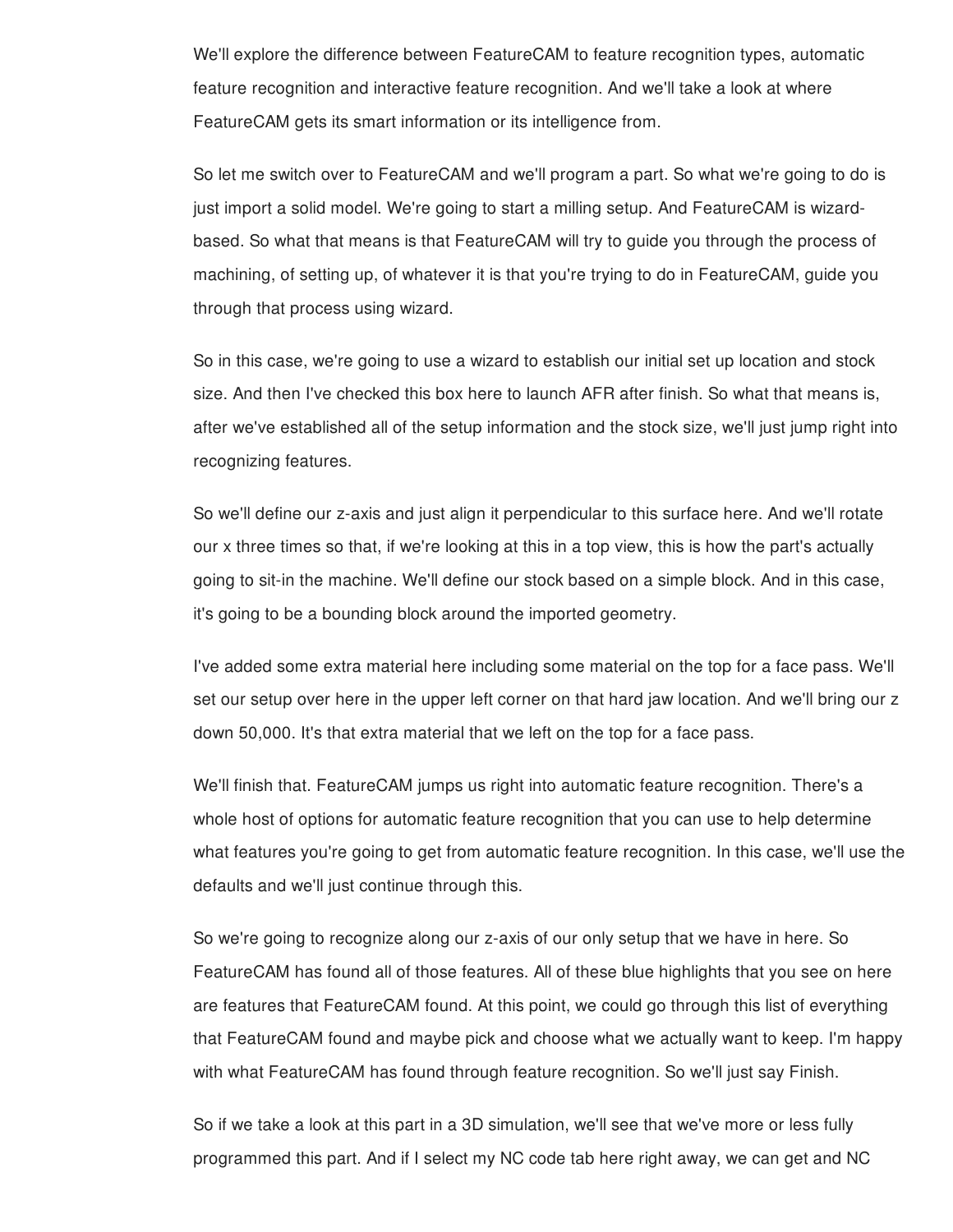code and we can take this out to the machine.

Now, why did I say more or less fully programmed this part? Does anybody see anything missing? Let me show you an option that we've got in FeatureCAM here.

I'm going to select this solid as a part compare target. So this is the solid that we actually programmed from. And we'll just go into a viewing option here and show our part compare. See the blue? FeatureCAM didn't recognize that, on the tops of those features, we had a chamfer. No big deal.

The reason it's no big deal is because, in feature-based machining, we can just go in and add the chamfer to those features. So we can just add a 0625 chamfer to that one and a 0625 chamfer this one.

Now, I don't know if you guys picked up on it. But as soon as I hit Apply, FeatureCAM added the appropriate operation for us. It also rearranged our operations over here to make sense of the machining process, to make sure that we're machining this part in what may be considered the most efficient way, OK?

So what did FeatureCAM actually do? Well, what it did is it automatically ordered these operations based on automatic ordering options. So, currently, that's just set to minimize tool changes. So we're looking at all of the operations in here. And if we have an operation or we have two operations that are using the same tool, if we can safely machine both of those operations at the same time while the tool is there, we'll order those operations together.

OK, you've got a lot of options in there as far as how you want those operations to order. In addition, you could switch to manually ordering operations and manually place these operations where you want them, OK?

So what allows us to just make simple changes like that? And where did FeatureCAM find all of its information from? Well, first, we've defined a tool crib. And FeatureCAM comes with a pre-defined tools tool crib. And that's the one that I'm using in this case.

So FeatureCAM just pulled all of those tools that appropriately fit in the features that we're trying to cut from that tool crib. And, in addition, we've got a set of customizable configurations or attributes that you can go in and teach FeatureCAM or set up FeatureCAM how you want to actually machine. So all of those variables that you would normally define, here you define it one time and FeatureCAM just pulls from those same things every time. And you can have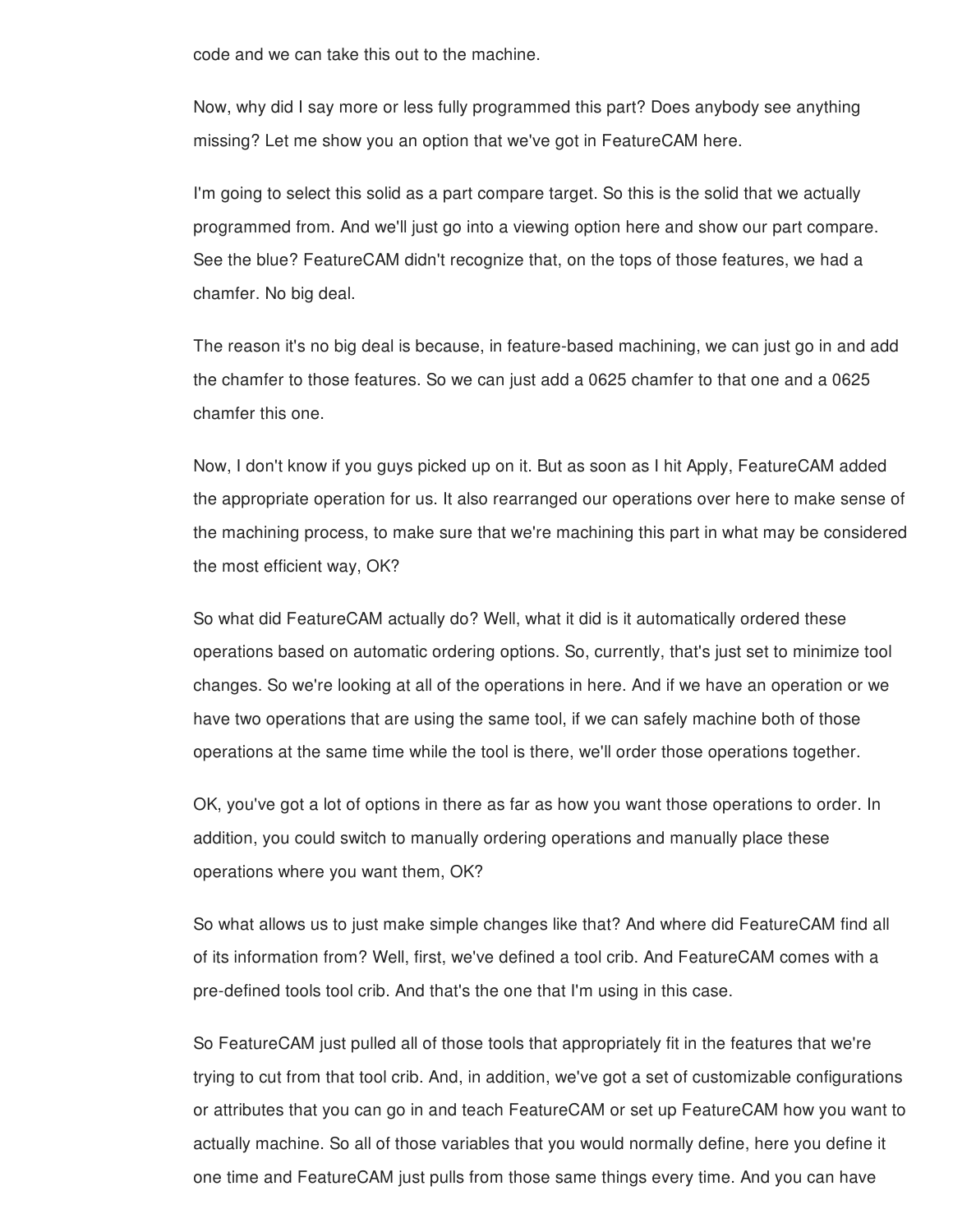more than one set of these defined maybe depending on machine type or material type or something like that, OK?

So as we move through these examples, we're going to move through progressively programming on more complex machines, hopefully more complex parts as well. You'll see that, with FeatureCAM, the way that we program stays consistent, making it an easy transition from simple to complex. So featureCAM four-axis consists of the ability to program four-axis positional parts on x-rotary, y-rotary, or z-rotary fourth axis. In addition, you can program for Tombstone four-axis machines that index around either x-axis for your vertical mills or y-axis for your horizontal mills.

So in the next example, we'll program on a vertical mill indexing around the x-axis. This will be our cutter body example. Then we'll move on to show you how FeatureCAM handles machining on Tombstone. In the Tombstone example, we're going to machine the same part on all four sides of the tombstone. But I should note that FeatureCAM has the ability to support machining different parts on each side of the tombstone, If that's what you typically do in your shop.

So let me load up another part file here. So in this particular part file, we're starting with nothing programmed at the moment. So this is a generalized cutter body shape. And this is actually a part that we use in training customers.

So it's a great example of how we go about programming four-axis positional cutting and FeatureCAM. So we're starting from a pre-term stock shape. That's this light blue outline that we can see here, so just so you know we're starting there. I'm going to go ahead and hide the stock so that we can actually see more of what's going on in here.

So we're going to use interactive feature recognition in this case to find all of these features. So we're going to program this first side that actually happens to be along z-axis. So we're going to select a side feature and extract with feature recognition. And, in this case, we're going to just go along the setup z-axis.

We'll let FeatureCAM automatically find the features that it can along the set of z-axis. There it's found both of those features that we want it to. So we'll select them. And we'll just say Finish and Create More.

So moving on in a counter clockwise direction to the next side, we can see that we have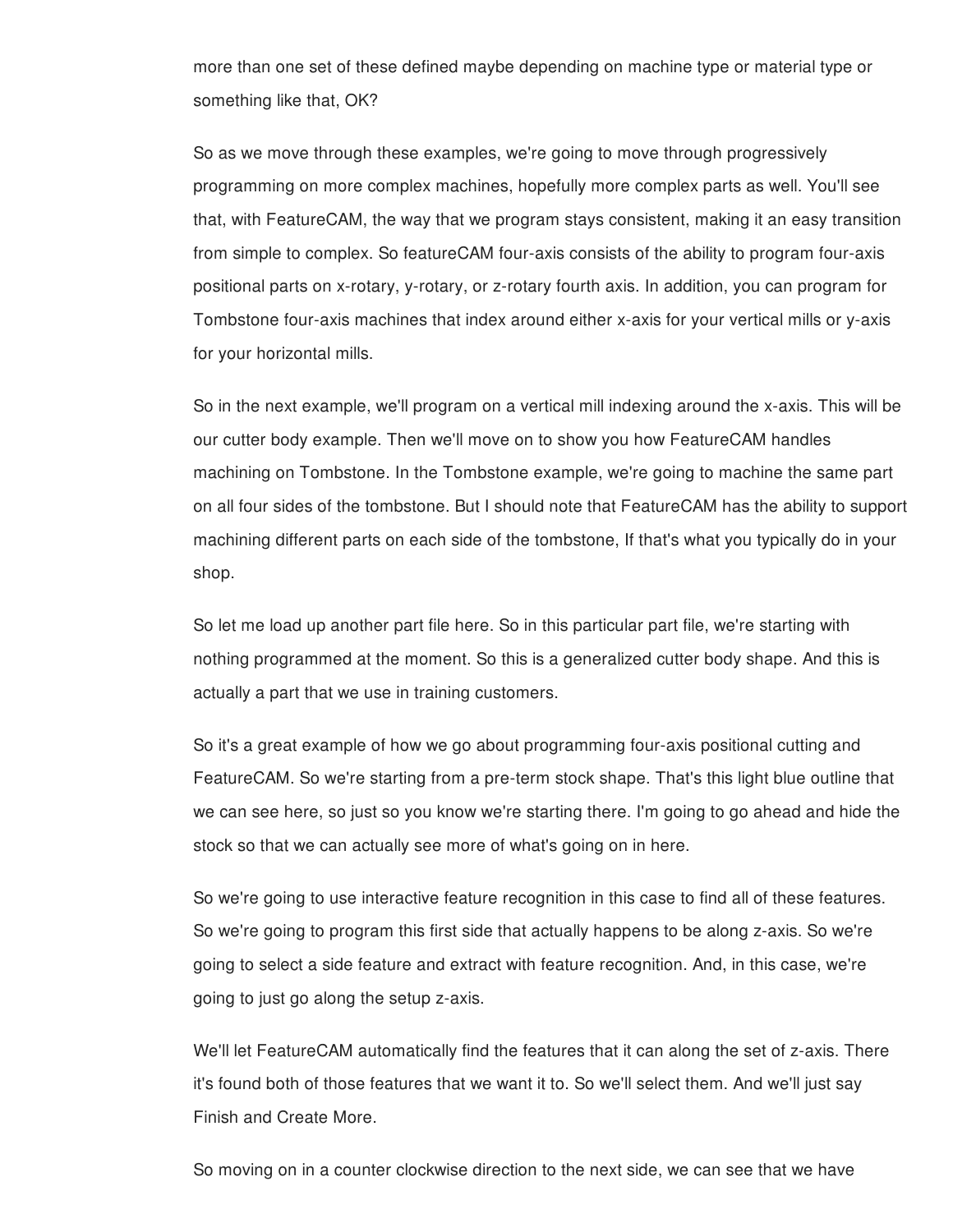essentially the same thing here. So we're going to select another side feature, Open Cut, Extract with Feature Recognition. But now, because this is not along the z-axis, we're going to specify somewhere around the index axis. We can either specify a specific angle or we can just pick a surface that we want to be normal to.

So we'll go Next. And we'll let automatic recognition find what it can. So in this case, it found this feature that we do want but not this one over here. Or it found this one that we don't want over here as well. So we're going to select the one that we want and say Finish, OK?

Same process as before. I don't have to reselect the surface. Feature CAM remembers the normal two from the last election.

So, in this case, we're actually going to use select side surfaces because it didn't find this one. And the reason that it didn't find that one is because we've purposely reversed the surfaces on this part, OK? That way we have to go in and program in a different way during our training classes. So we'll just select these surfaces here, add them into our list, and we'll switch the machining sides so that we're machining on the appropriate side and finish.

Moving around the part, we're just going to continue the same process for the remaining two sides here. So I'll go Automatic Recognition, find the feature that I want, finish, and jump back in. Then we'll select the side surfaces.

Now, this one we've got two pockets that are essentially the same, just located in different spots. That's fine. Since they are essentially the same but just located different, we can create them both at the same time. So we'll select all of those side surfaces, verify that we're machining on the correct side, and finish, OK?

One side left. Normal here, automatic, and we'll select the one that we want to keep and finish. And one last time, we'll select the side surfaces that make up this insert seat pocket, OK?

Are we done? Not quite. We still got the holes, right? So we'll start our new feature, wizard again. And we'll say hole, extract with feature recognition. This time we'll just say around the xaxis but automatically find all of the holes. FeatureCAM has found all the holes, we select them, and finish.

So notice over here, in my operations list, I've got these two little red exclamations. What that's telling me is that something is wrong here. If I actually try to run a simulation right now and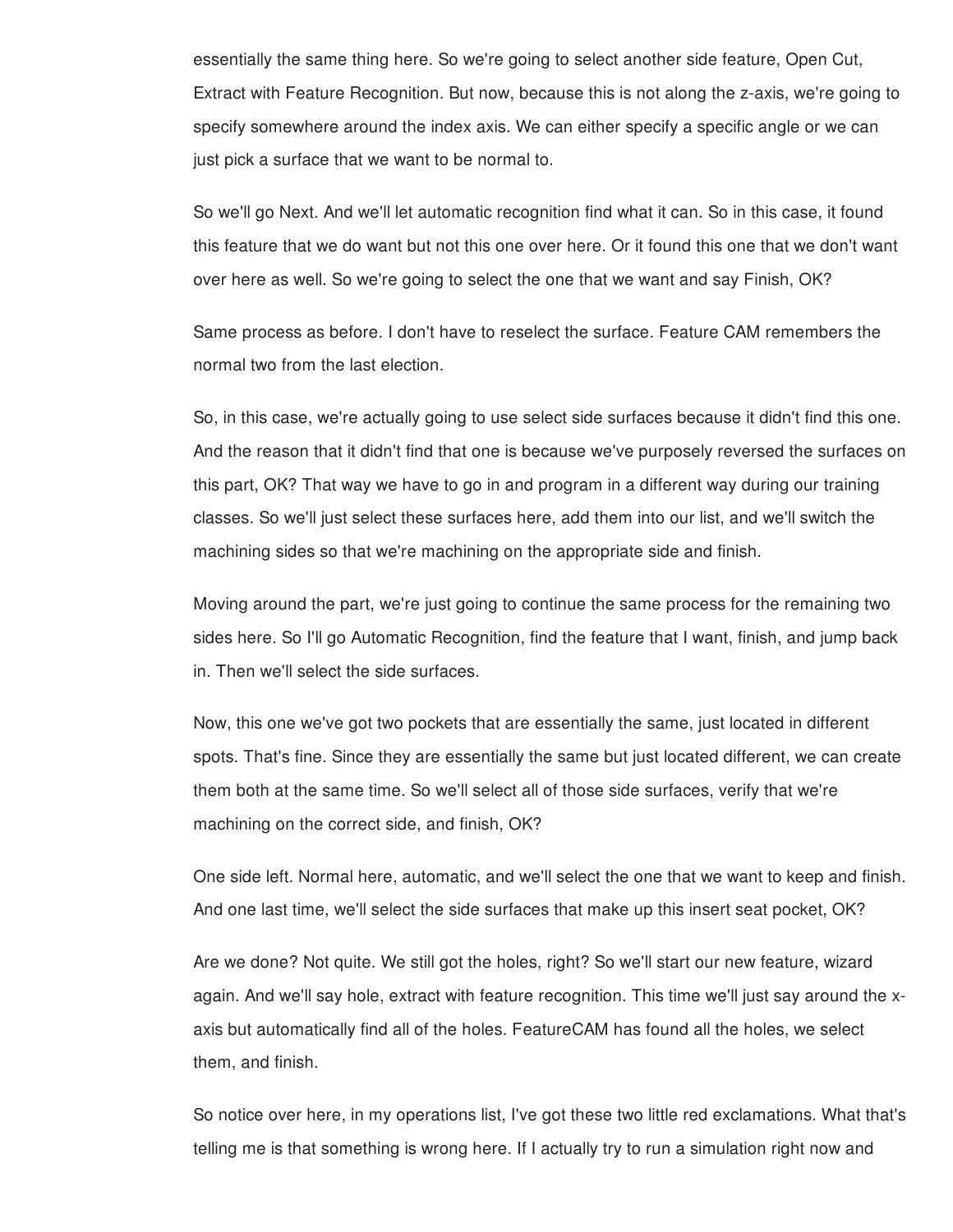generate a tool path, I'm not going to get it because there's something wrong.

Well, what is it? Now, we can see the stars right here. FeatureCAM doesn't know what tool to use to machine side six, which happens to be these pockets right here. No big deal.

We can tell FeatureCAM what we want to use. So I'm just going to use the same tool that we used on all the other pockets here and just select an override with that tool. Quick 3D simulation, and we fully machined that part.

So I'm going to load up a part that I've pre-programmed here. This is an all 3.5D part. But notice that we are actually cutting some features on this front face here as well as this left side and this right side. So this is a perfect candidate to be run on multiple faces on a tombstone machine. That way we can machine the whole part at one time and we can machine multiple of them at one time.

So what we'll do is leave this as it is right here. We don't have do anything special in this program or in this file. We'll open up a new file and do a tombstone fixture.

The first thing that we want to do is actually define our tombstone. So, in this case, we're going to index around the y-axis for a horizontal machine. I've predefined, in this case, the tombstone size. But you can set that to whatever sizes of tombstones you actually have. And then we'll load in some parts.

So I'm going to select that part that I've already got open behind this window and we'll just add it in here. When we do that, we're going to specify a few offsets. And these offsets actually come from where the setups are located or the setup, the primary setup, is located in the original part file.

So offset from our left edge, we're going to leave zero. We're going to offset from the top 14 and 3/4 inches. And we're actually going to pull out from the tombstone face four inches. If I go back to that part file, we'll see that the part is two inches thick and the fixture plate that's underneath, that is also two inches thick. So all we're doing is just pulling that out that four inches. OK?

We've loaded all of our parts in here. To get a good idea of what this actually looks, like I'm going to make some changes to simulation numbers here. So x is going to remain zero. Y is going to be the distance from the top of my tombstone to the bottom of my tombstone, which happens to be 27 inches. And z is also going to be zero. Those numbers don't play into NC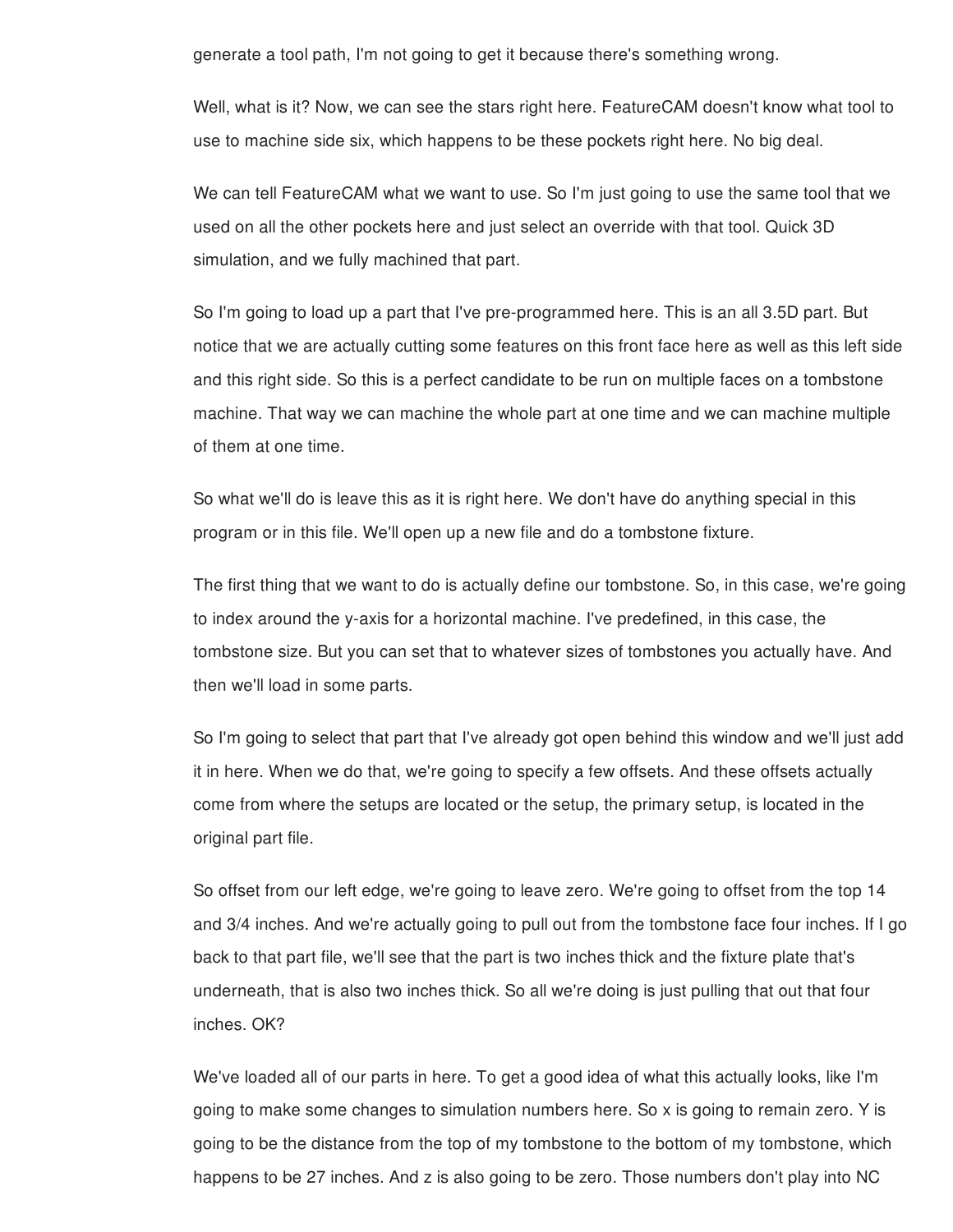code at all. They're just strictly for simulation purposes.

So we'll step into a machine simulation in this case, orient this so you can see what's happening. And what you'll see is that we-- wow, that's fast. Slow that down a little bit. FeatureCAM will automatically order the operations for all four parts that we've put in here to effectively use those tools using the automatic ordering options that we had set, which, if you remember, was just to leave the tool in the spindle as long as we can.

So there are machines that have the ability to do some simple turning by offsetting ahead with a stationary turning tool in it and essentially running the spindle at an appropriate RPM to mimic turning. These machines are typically referred to as turning heads machines. They can vary in size from really, really large, horizontal machines to small attachments that could be found on vertical or horizontal machines. Some of these attachments can even support multiple tools, kind of like that one that I show down there in the lower right-hand corner.

So we're going to take a look at an example of programming a part for a smaller vertical machine that has the attachment turning head on it that can support two turning tools in it. So I'm just going to close out these files and we'll load up this one here. So, again, a small part. But we are going to be running two turning heads on this.

And if we take a look at our machine simulation-- sorry about that. I don't have a tool for that. I'm going to go here, Select a Different Tool Crib.

So we take a look at the machine simulation, we'll just bump past some of these milling ones here, pop a hole in the center. So now you can see that we come in with our turning tool. We turn the profile. And then we come in and turn the inside profile.

We're going to replicate this. I'm going to go ahead and delete all of these features And we'll just start over.

So, for me, the first thing that I want to do is go ahead and put the hole in the center of this. We're going to select a new feature. We're going to say hole, not extracting it with feature recognition in this case.

The diameter of the hole that I want is going to be 16 millimeters. But I don't know the depth. So I'm going to select the top of my part and the bottom of my part. So that gives me a depth of 60 millimeters. I'm going to go through and then just finish that.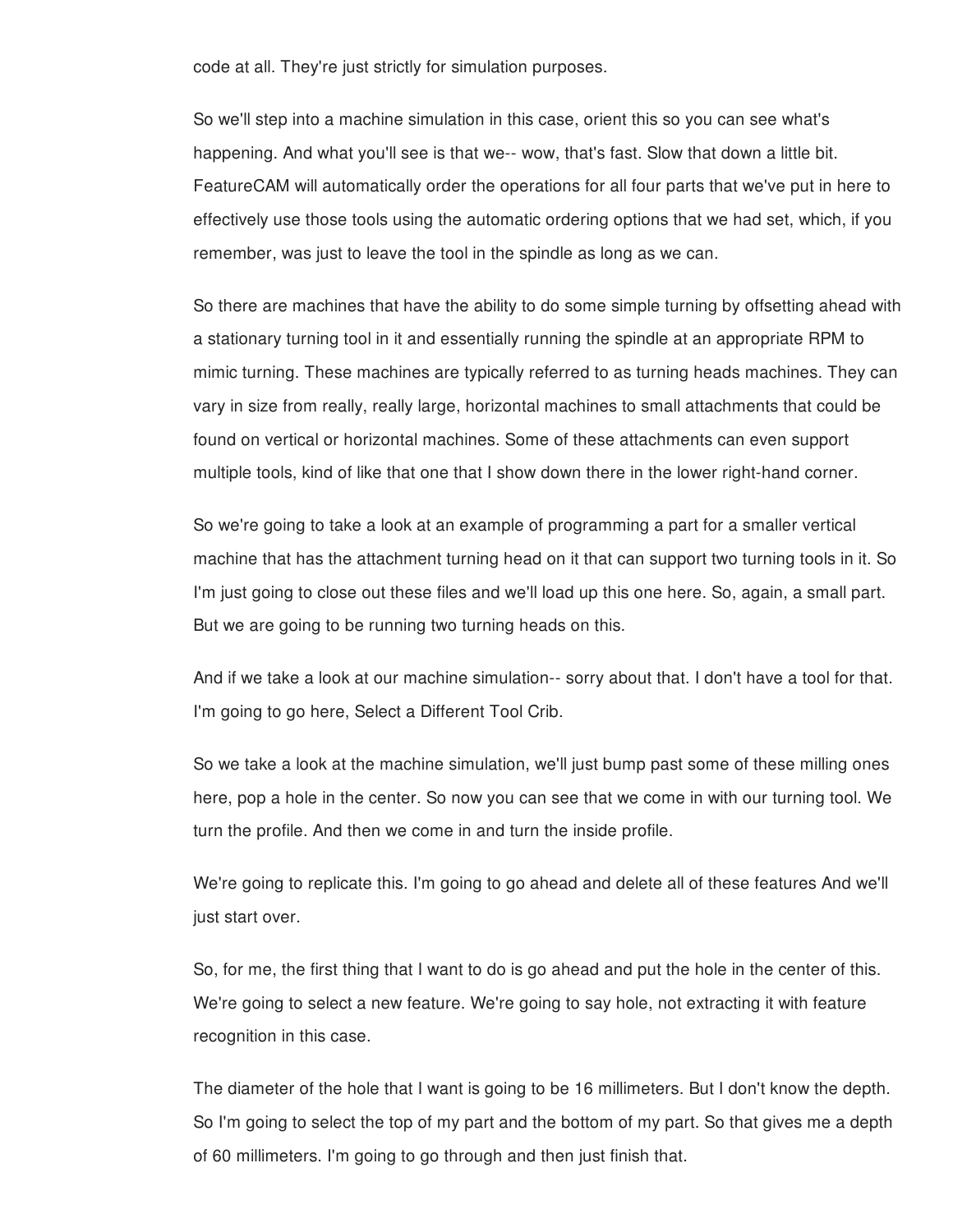From there, I can actually jump right into the profile, the outside profile and the inside profile. To do this, we're actually using FeatureCAM's API. So I've already activated an add-in that ships with FeatureCAM that everybody has access to called Turning Heads. And so my green check shows that I've already activated that. To access the features that are in there, I'm going to start the new feature wizard, select a user tool path or a user-defined feature, select my turning head, and, in this case, it wants a curve.

So I actually already have my curve in there because I had pre-programmed the part before. But I could easily extract the curve using one of the curve wizard methods that we have available in here. So I'm going to select my OD curve, make sure that I'm on an OD tool path, turn on a finished tool path, and everything else I can leave as is here.

I do want to make sure that I'm using an appropriate tool. So I've got this 35-millimeter right head turn tool in my milling document. And in addition to that, I want to specify an end point for just my finishing tool path. I want my finishing tool path to retract to a specific location before it moves on to my next tool path. So I just pick my point out there.

And then I can go and do the same thing for the inside profile. Of course, we don't want our OD curve. We want our ID curve. We'll change the tool path type to ID and turn on a finish pass. We're also going to set the u-axis sign to negative so that FeatureCAM knows that we've switched which side the tool is pointing on, OK?

Red exclamations, FeatureCAN doesn't know what tool to use. If I actually walk through the rest of that wizard, it would guide me in the process of picking the tool. In this case, I'm just going to finish the wizard and come in and select the tool that I want. So this particular profile has a bit of an under-cut in it. So we're going to use a grooving tool to actually machine that. We'll select that same grooving tool for both the rough and the finish.

And then we want to define or let FeatureCAM know that there's already a hole in here. So we're going to set what's called a minimum radius boundary, no need to machine beyond this minimum radius in this case of 8 millimeters. I did that in the rough. It automatically comes over to the finish for me. And then, much like the outside profile, I want to select an end point for my finishing tool tool path.

So if we take a look at our tool mapping at this point, what we'll see is that we are using this dondre multi-head that allows for two tools to be in it. So we're using offset 22 and offset two,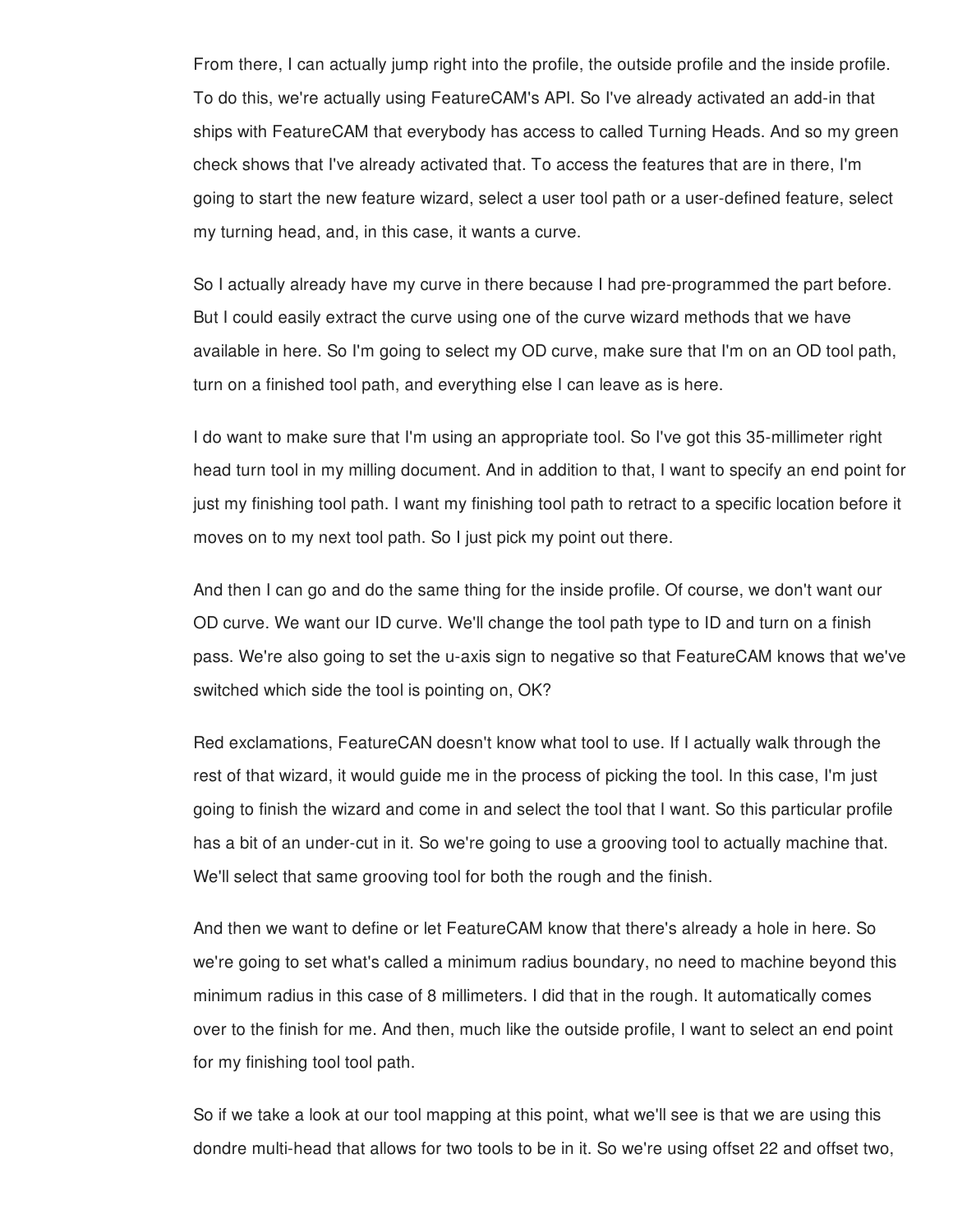all with the same tool in the machine there, OK? So let's just step into our machine simulation again. We pop our hole in, we come in and turn the OD, and then we come in and turn the ID.

So as we work through our next example for our five axis machine, I want to point out that, up to now, we've been using the same feature types to program across all of these machines that we've programmed on so far. One thing that I didn't hit on yet is simultaneous three-axis machining.

The tool paths all show up in FeatureCAM under what's called surface milling. So as we program parts that have more complex surfaces, we have to begin to utilize these surface machining or surface milling feature types. But we're still going to maintain a consistent programming style. So, in this next example, we'll program a five-axis positional part utilizing some of those surface milling tool paths.

So this is the part that we're going to program. And you can see it's a pretty traditional part that we can easily program nearly complete on a five-axis machine. To make it a little bit more realistic, I'm actually going to go ahead and import a vise into this part file. So let's use a Kurt vise, add some parallels. Then we'll just drop it in here.

You get a couple little pop-up warnings because I've got my file set to B read only. So FeatureCAM wants to naturally save the file as it's importing this vise. That's just the way the devise import is written. No big deal there.

So we're holding this part in the vise just like this. But we've got three setups in here. And what tells FeatureCAM this is a vise is just this option here, using solid as a clamp. So we want to make sure that, since we're actually running this on a five-axis machine, these other setups are also using that same vise as the clamp. That way FeatureCAM is aware that there is more than just the part solid when it's machining from any of those setups.

So we're going to start with setup one as our primary setup. Let's rough some material off of here. We'll select our part solid. We'll go into surface milling. Sorry. We've got a whole lot of other surfaces in here that we don't want. So we'll select our part solid.

We're going to do a single operation and we'll just do a traditional z-level or waterline roughing strategy. We're going to use two different tools to do that. So we're going to select Multiple Tool Diameters and say let's go with a 3/4 inch tool and a 1/2 inch tool.

Our 3/4 inch tool, we want to use a 3/4 inch longer, high plus tool. And for our 1/2 inch tool, we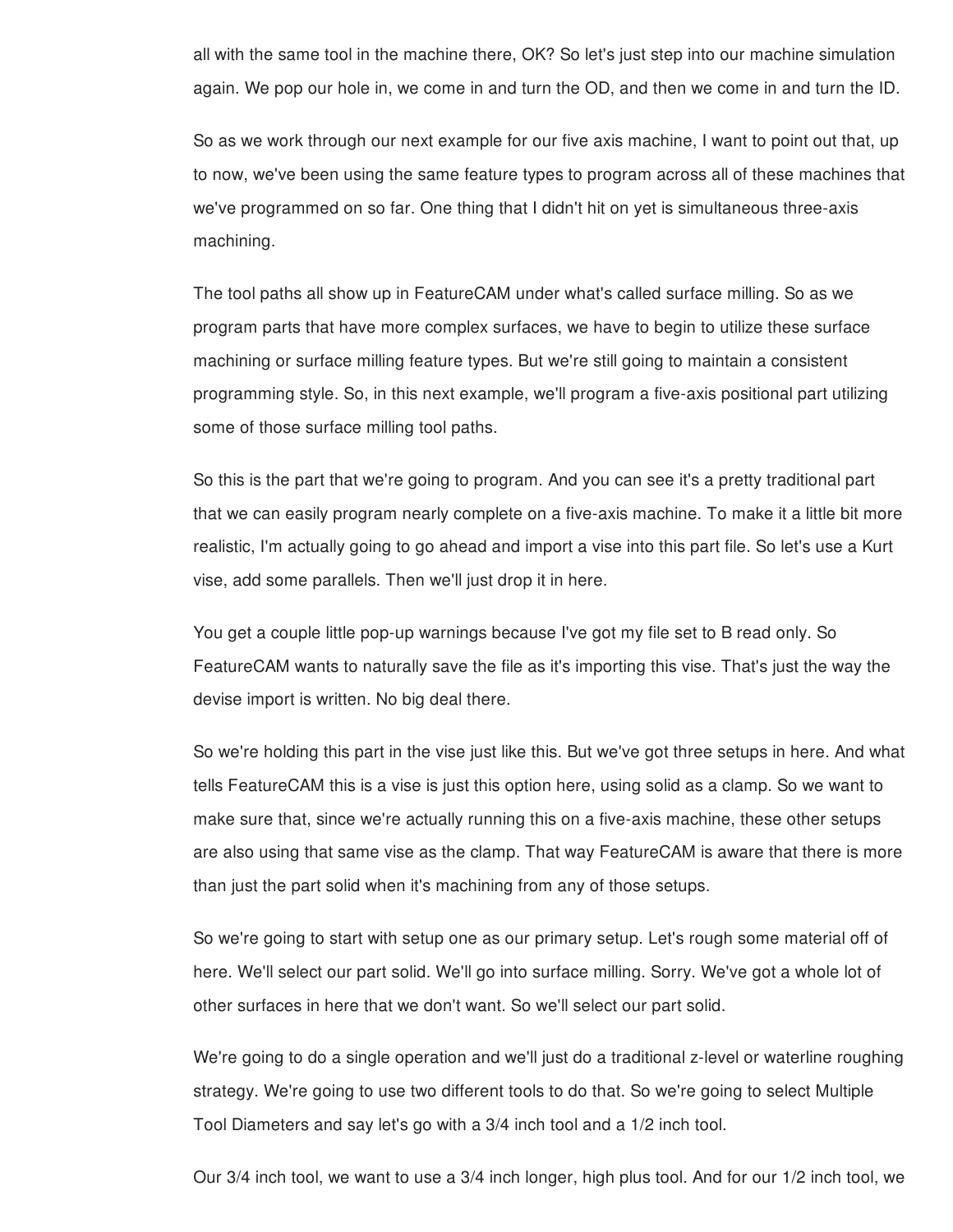actually want to come in with a ball nose tool. So we'll use a 1/2 ball nose, 0.625 radius ball nose, tool, OK?

In addition to that, we want to make sure that we're only machining down to the top of our vise right here. So I'm just going to set a z-end on this tool path to be at the top of my vise. Now, as far as the end point with my 1/2 inch tool, if I take a look at my tool, clearly I've got less amount sticking out of my holder than I did on my 3/4 inch tool.

So I can't get all the way down to the bottom. And, really, I'm not interested in getting all the way down to the bottom. I just want to come in and further machine this section out with that tool. So I'm going to set a different z-end here on that particular tool. We'll take a look at a quick 3D simulation. It's what we look like right now.

So let's come in and machine on this side here. I've created a setup that's at an angle right here. Now, of course, in the actual five-axis machine, all we have to do is define the one setup and we can machine on any side that we can get to, right? This is just telling FeatureCAM what the tool axis is going to be. So we're going to select our setup.

Same process as before, we'll select our part and add all of those surfaces in using a surface milling tool path. Now, in this case, we're going to do a parallel style tool path or sometimes referred to as raster. So we'll just step back and forth across this part. And we're actually going to use our same ball nose tool that we used, as our second roughing tool, inside of here, OK?

If we take a look at this tool path right now, we're going to notice a few things on here. I'll speed up the simulation just a little bit. So we're over-cutting this model by a fair bit, OK? Right now, this tool path doesn't really understand what the current model state or stock state is of this.

So we're going to define that. We're going to let FeatureCAN know that, hey, we've already roughed some material off of here. You don't need to take additional material where there isn't material really to be removed.

And we're going to do that in a couple of ways. We're going to define the stock model. So a stock model is really a way that you can reference previous items that you've already done, so maybe another solid that you have or an STL model of your current stock state. Or, in this case, we're going to use our operation results.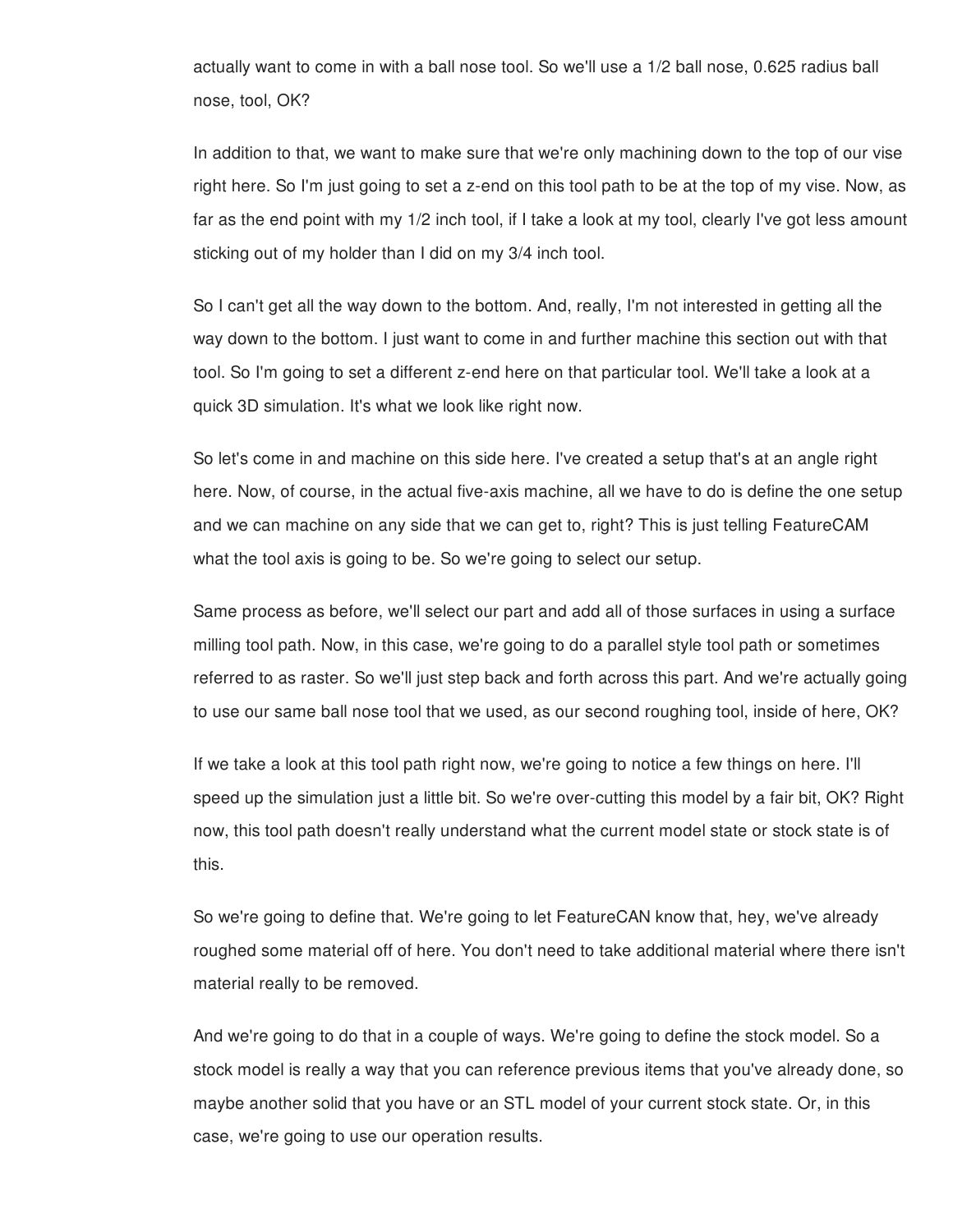So we're just telling FeatureCAM, hey, we've already roughed this off with this surface mill one feature. Now, when you create this tool path, I want you to reference that. So we'll say stock model one at that level.

And just to make sure that we don't go down too far in the z-axis, because really we only need to go down to here, we're going to set a z-end on this tool path as well minus 1.75. So-- oops- let me go back into that path and just show you the difference that we've made there. Significantly less tool path. Now, we're not over-cutting that model in areas that we've already removed material.

So we're pretty well roughed out. Let's go ahead and begin finishing by finishing just these three straight-walled sides. Since they're straight walls, we can use a 2.5D feature. So similar to the process that we have used so far, we're going to select the side feature and extract it with feature recognition. And, in this case, we'll use our side surfaces, make sure we're cutting on the right side, define our bottom down here on the bottom jaw, and then finish.

I do want to make sure that I'm using the same 3/4 inch tool in this case that I had before. It's not necessary. But that's what I want to use. So I'm going to use that same tool. And let me hide the stock for a minute here.

The next thing that we're going to do is actually cut this front profile here. And, again, we can see that we can cut that, especially in a five-axis machine, if we're looking at it this way, with a simple 2.5D tool path.

So we'll do that. We'll select our third set up that we've got over here to define our tool axis. This is coming out this way. Then we'll just select these surfaces that we want to machine.

So using a 2.5D tool path, that's an open cut side, extract it with feature recognition. We'll select our sides and pick the bottom of where we actually want this to go to. And in this case, I'm going to extend that a little bit. We'll just go 50,000 beyond that to make sure that we're fully machining below that surface. We use that same tool just to reduce the number of tool changes.

Now we can concentrate on finishing this inside here. So I'm actually going to select those surfaces that I want to finish. And using a surface milling tool path, we'll do some finishing. And, in this case, we'll do a steep and shallow finishing, OK?

And one last thing. Actually, you know what? Let me double check the tool that I'm using there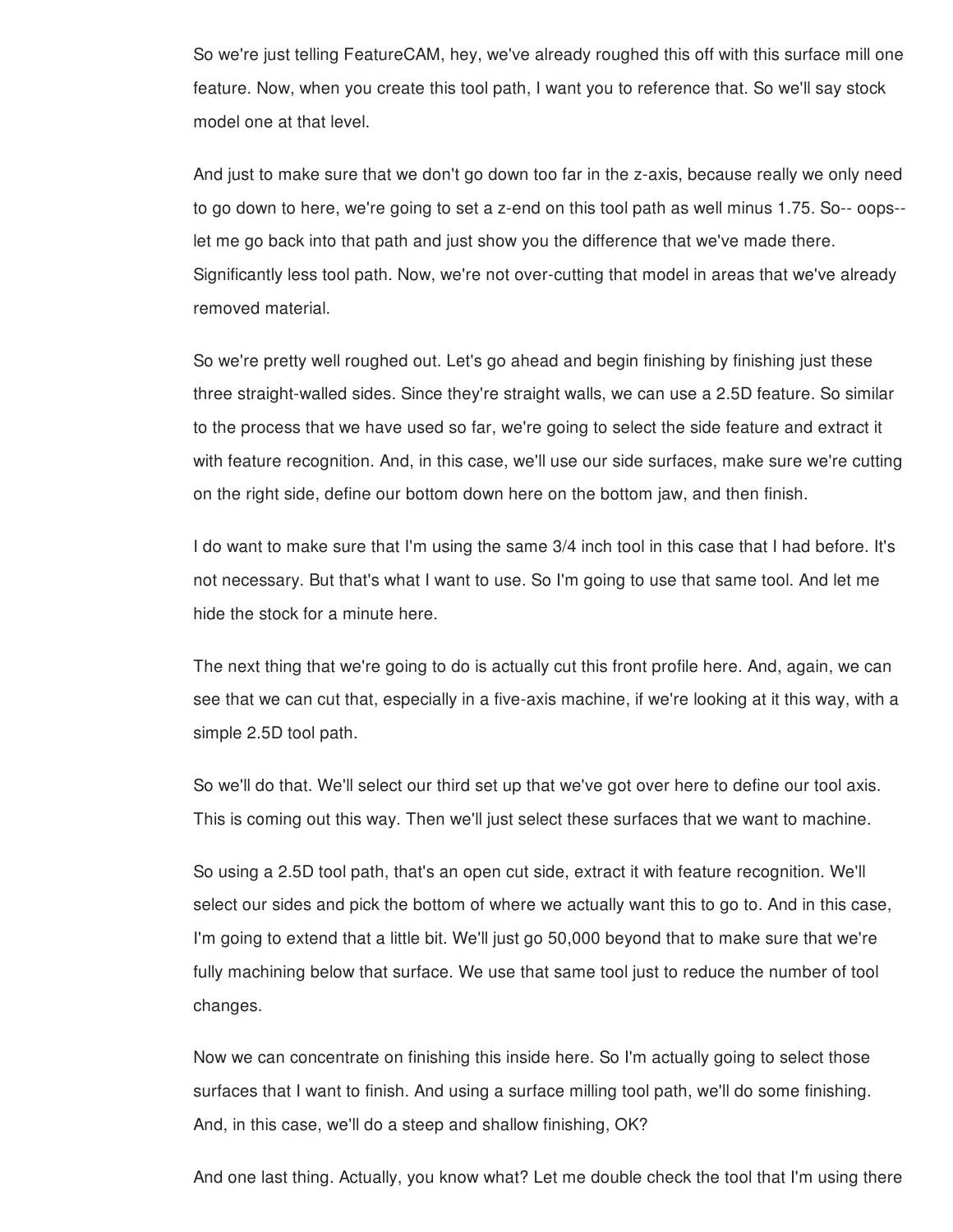just to make sure that we're using-- yep, a 1/2 inch ball mill. That should be perfect. One last thing that we want to do is finish this surface right here.

We'll do that again with the surface milling feature, single operation. And we'll do a parallel finishing strategy. The roughing strategy worked well. So we might as well finish it that way as well.

Same 1/2 inch ball nose tool that we were using before. Although, in this case, I am actually going to decrease my step-over a little bit. I want a little bit better surface finish than the 50,000s.

So what you'll notice here is that because we've set this vise as that, as a clamp, we actually avoid hitting that area with our finishing tool path. I didn't do anything special in there. FeatureCAM just knew that it couldn't machine there.

So we've machined everything we can on this part with the current setup. Of course, we would have to go to a different setup to machine the rest of this. Or maybe we know now that we need to add some material on the bottom so that it's sticking out farther or whatever it may be.

So with FeatureCAM, there's no need for an additional interface to program turning or turn/mill machines. As we program turning features, we'll use features that associate or are used commonly in a machine shop on turning, like we said before, turns, bores, grooves, those sorts of things. As we move into milling on turn/mill machines, you're going to see that we actually use the same milling features that we've been using so far. FeatureCAM is capable of controlling your simple turning machines that maybe have a single spindle or a single tool to very much more complex machines that have multiple turrets with multiple tool locations, maybe main and sub spindles and even b-axis heads.

So in the next example, we'll look at programming a part that could go on a very simple turn/mill machine, one that has just a single turret with live tooling and no y-axis. We're actually going to program using a machine that has a b-axis and a y-axis as well as a lower turret and a sub spindle. But it's not necessary in this case. We're going to utilize that a little bit later on to optimize that same part.

So let me close down this part and we'll open up our turn/mill part. So a fairly simple turn/mill part, like I said, it can be done with no y-axis at all. As long as we've got a machine with a live tool, we can completely machine this part. So I'm going to start by actually just running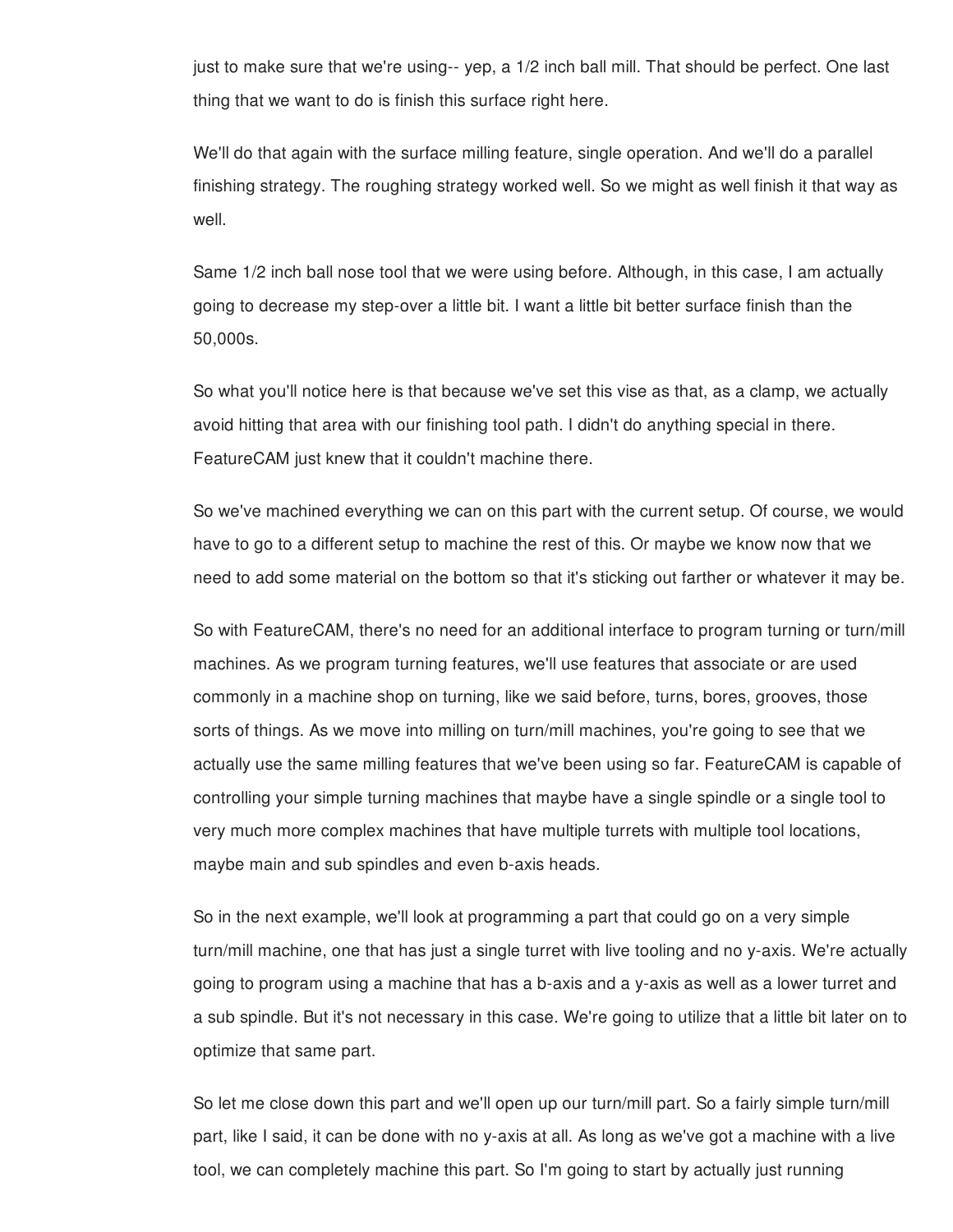automatic feature recognition on this part just to see what FeatureCAM finds.

So, in this case, we can see that it actually found everything including the turning feature on the outside and the bore feature on the inside and all of the milling features that are along the z-axis. The only thing that it didn't find were these holes around the outside. That's OK. I'm happy with that. I'll say Finish. And then we'll just create those holes around the outside using interactive feature recognition.

So here's the big difference between turning and turn milling. Any time we're going to be using those live tools in FeatureCAM, we're going to select a turn/mill feature type as opposed to just a simple turning feature type. So we'll go Turn/Mill, Hole, and Extract with Feature Recognition. Hey, we've seen this wizard before, haven't we? This is the same one that we use in four-axis when we were trying to find our holes that were around that cutter body.

So we're going to say Around the Index Axis in Automatic. FeatureCAM finds all the holes we need, select them, and finish. That part is completely programmed less a cut-off on this side.

So let's do that. Let's add a cut-off. That's going to be a turn feature. We'll say Cut-Off. And it's important to note that you have the ability to transfer to the sub spindle right there within the cut-off feature, OK?

And you've got some parameters that you can set including pulling extra material out so that you're ready to start cutting your next part on that main spindle. In this case, I'm not going to transfer to the sub spindle. Although, when we optimize, we will be transferring it to the sub spindle.

So we're just going to do a simple cut-off but not three inches thick. Let's do something a little smaller. And we'll specify our location here. And we can finish, OK?

Swiss machines, configurations can vary greatly from manufacturer to manufacturer as well as, really, from model to model. But, in general, they differ from traditional turning, if anybody is not aware, in a few key ways. They're typically used in high-production environments and usually run really small parts. They have a sliding headstock and, really, a really tight, small machining envelope which kind of necessitates the need to reduce that excess movement as much as we can.

So in this next Swiss example, if you're not familiar with Swiss machines at all, hopefully you'll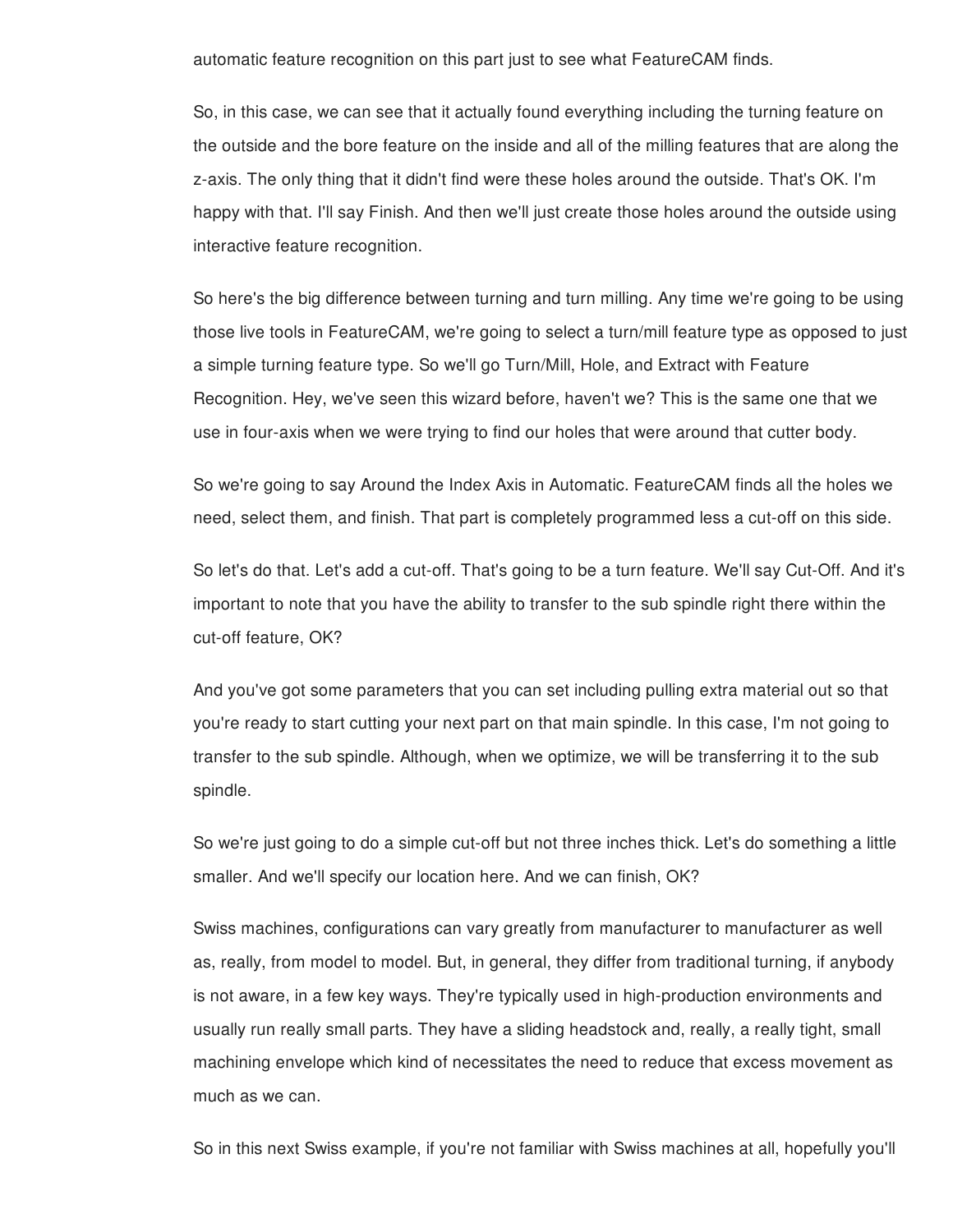learn how they differ from normal turn/mill machines. And you're also going to see that we program in FeatureCAM for Swiss machines the exact same way that we programmed for turn/mill machines.

So here's our Swiss example. And this one is actually already pre-programmed. And I did that just so that you can get a feel for what these machines look like in case you're not familiar with how they operate and what they look like, OK?

So as we step through this simulation, what you're going to see here is that this is a bit different from your traditional turn/mill machine. We've got gang tooling along here. We've got our sub spindle doing a lot of movement to machine. And then we've got our sliding headstock up here actually moving to do the z-axis motion rather than the gang itself, or the tool itself, OK?

So let's look at programming this. We're going to focus on just this main side right here. Since there's not a whole lot going on on the second setup that we won't have already done, we'll just delete everything on the main side and reprogram it.

First thing that we want to do is, of course, face it. So we'll just go in and select a face and finish and then probably turn the profile. So we'll go Turn from Curve. And we already have a curve in here again because we had pre-programmed this.

It's easy to extract from the model. So we'll just say Main Setup Turn and Finish. We probably want to go ahead and poke the hole in the inside here in the center. So, again, we'll do a hole. And, in this case, it's a two millimeter diameter.

And I'm going to pick my depth actually off of the model. I'll just go down to here. It's 14 millimeters. I'm going to go an extra 15, or an extra one millimeter, to make sure that I break through that other side. And we've also got a small chamfer on the end there. Sorry, not 0.050, half millimeter. No? Is it 50? There we go. OK, and Finish.

Little red exclamation. Of course, FeatureCAM doesn't know what tool we want to use to cut that chamfer. No big deal. We select it. And we'll just use the 82 degree counter sync tool.

Moving on, we'll program these grooves here. So those are still going to be turning features. Groove, we'll select our first one, main set up groove. And since this is Swiss, we'll turn off our roughing operation and do the same thing for that second groove. And we're ready to start milling on this main side.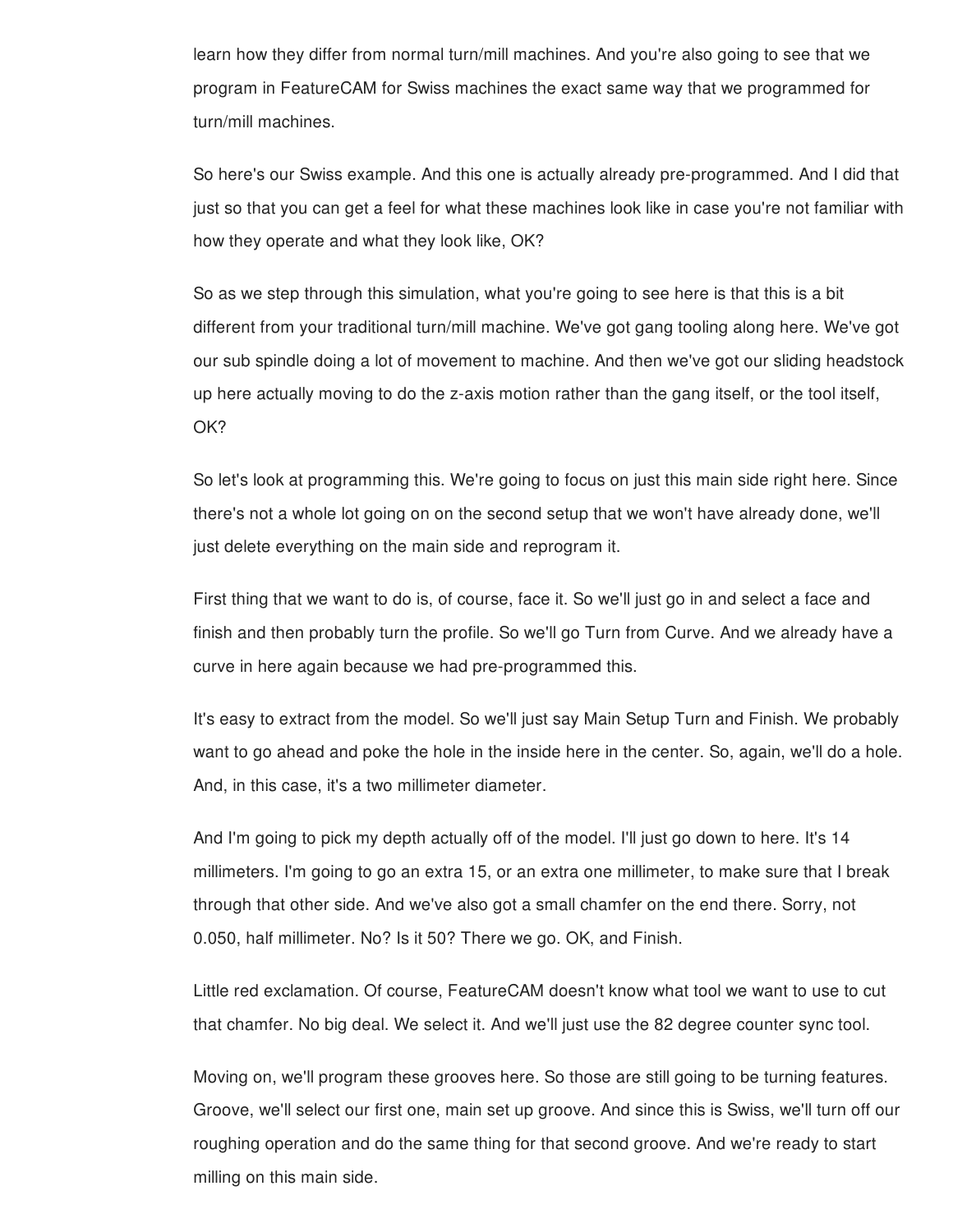So, again, those fall under turn/mill features. And, in this case, we'll do this pocket here first. So we'll select that feature type. We're not going to extract it with feature recognition because we actually already have a curve for it. It's going to be curve 12. So we'll select that curve, specify our depth.

Now, if I didn't know my depth, I could actually pick that or interrogate the model to find that, maybe do a location along-- sorry, a distance along my x-axis. And I can just simply pick here and the bottom surface. And then I can just copy that and paste it right in there, OK?

Make sure that we're using an appropriate tool. We are. We've got a nice, small 0.8 millimeter end mill. One last milling feature that we've got on here that's going to utilize curve 10 and curve 11 to machine that.

Same process. This is still going to be an open cut, so it's going to be aside from those curves. We want to make sure that they're facing each other so that we're milling between the two curves. And we'll specify our depth of a half millimeter and finish.

So everything's programmed on this first side. What we need to do now is actually cut this part off so that we can transfer it to the sub spindle. So we'll do that in our cut-off. And we'll also activate transfer to sub spindle. We'll give us some parameters. So we don't really know at this grab distance is offhand. So let's find out.

Using the same tool that we did before, we'll interrogate the model and just say, give me a location in z right about there. Looks like 12 and 1/2 millimeters should be good. So we'll just set that at 12 and 1/2 millimeters. We'll start feeding at 15 millimeters so that way we don't wrap it onto the part there. Let's hit OK, set this out here on the end of the part, and finish.

One thing that I do want to do before I actually cut this off is I want to make sure, before I come in with my sub spindle to grab it, I want to make sure that my main gang is out of the way. So I'm just going to tell it to go home. I'll say Apply and OK. And we'll just step into our machine simulation. And there we've fully programmed the same part including transferring to the sub spindle and machining on that sub side.

Wire EDM in FeatureCAM is going to use those common shop terms that are found normally used on wire machines. So the feature types that we're actually going to use are going to include dye, punch, and side. You'll see that feature-based CAM approach can save time in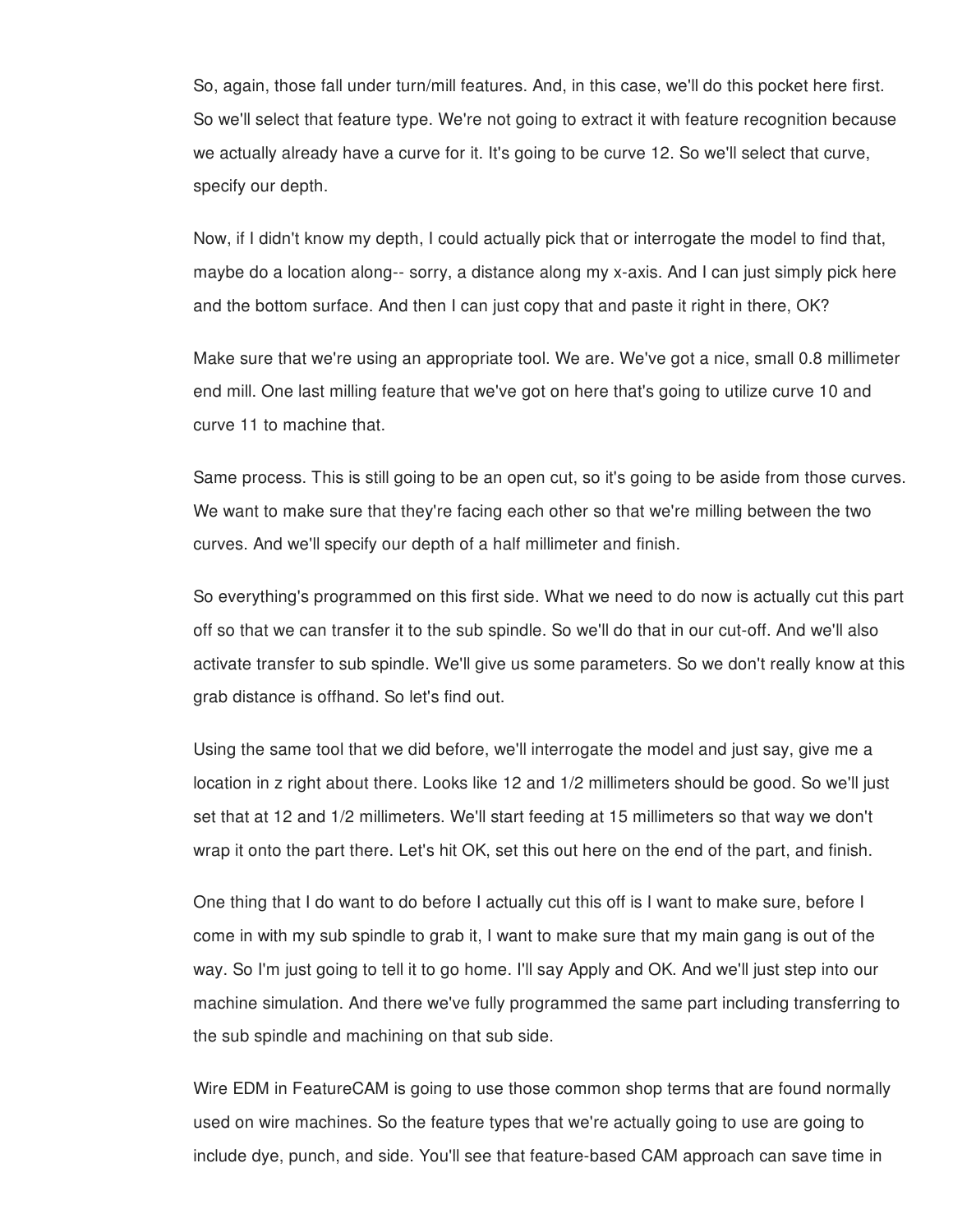programming wire EDM machines since all you really have to do is define the shape of the feature. So we're going to program a two-axis part, meaning that it's going to have those vertical walls. And we're also going to program a four-axis part with the tapered walls in FeatureCAM.

So here's our two-axis part. And you can see it's a pretty simple, basic wire part, vertical walls. And that's what makes it two-axis. So to program this, we'll just jump in and we'll use two-axis features. So we'll start with the inside pieces, do a dye, extract with feature recognition. And we'll just say we want this one, we want this hole and we want this hole, OK?

We'll define our thickness, just picking it right off of the model. And then we'll do the same thing. But this time, of course, we'll do a punch for the outside. We want this shape here. FeatureCAM remembered thickness from the last selection. And then we just say Finish.

From there, it's a matter of simulating. If we want to see what this actually looks like, we can just select the pieces that would normally be removed when we pull this off of the wire. And then we've got our finished part.

Four-axis really is just as simple. So here's our four-axis. You can see that these walls are, in fact, tapered a little bit, making it four-axis. So we'll start the same way.

We're going to cut the hole first using dye. Here's our profile. We do want to make sure though that we're cutting to the stock. So the blue shape is our stock. So we'll offset this a bit from the curve location. And then we'll pick our thickness from stock to stock, OK?

Four-axis, well, you probably saw as I was working through this wizard, we've got a whole section for four-axis. So, in this case, we're cutting on the outside. We'll select a punch and extract with feature recognition. FeatureCAM gets rid of everything that it knows you're not going to need to create this. So I'm going to select everything but that one hole that we have there and then just finish this.

Quick 3D simulation. And, again, we can clean those up. And there's our finished part.

So this brings us to a bit of optimization. For the example, I'm actually going to focus on optimizing a multitasking turn/mill machine, in this case, simply because that's where we can oftentimes get the biggest change from optimization. So it's never really necessary to optimize your multitasking turn/mill programs. However, it can offer you several benefits.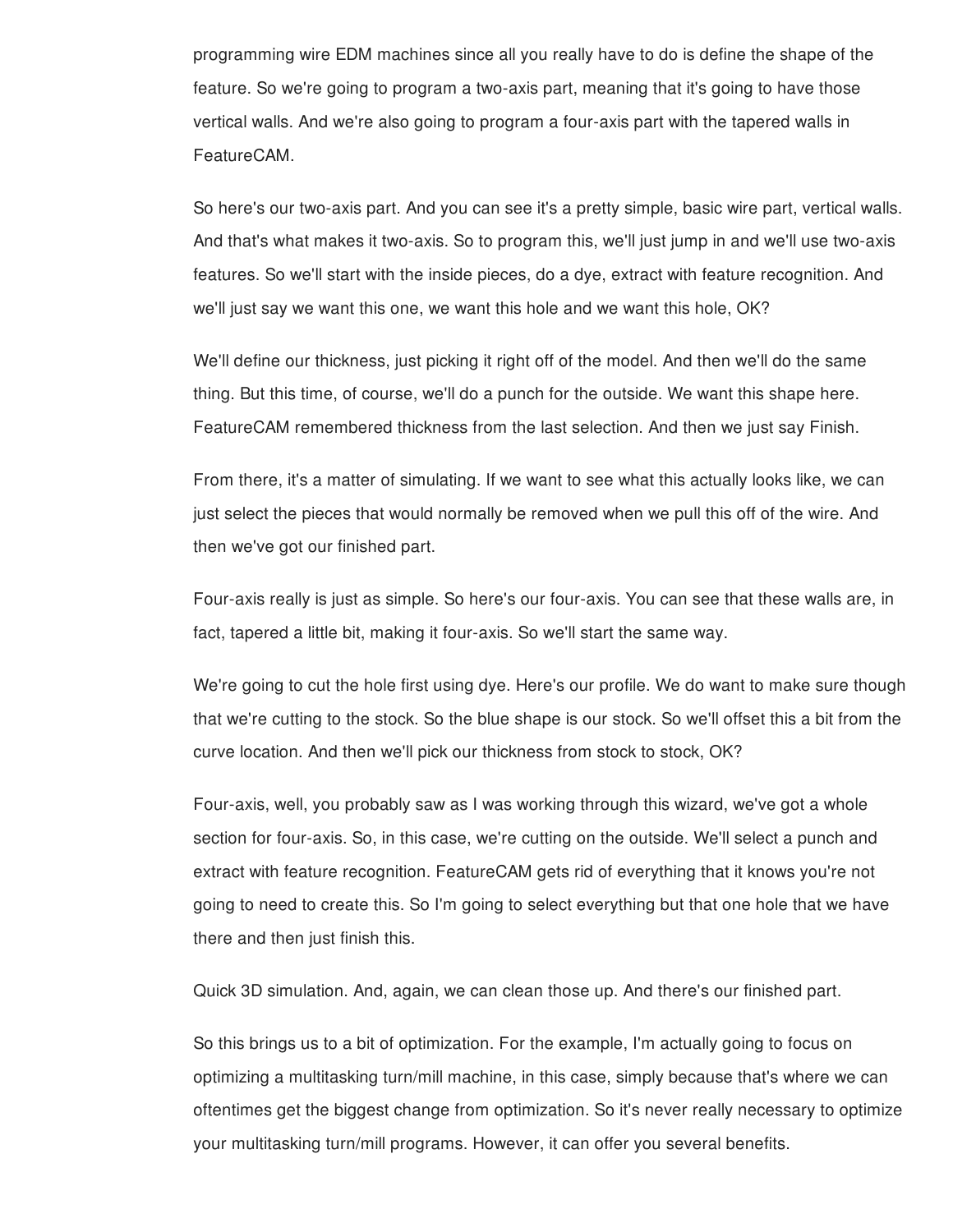One of the biggest is using the machine to its fullest potential. And, ultimately, that means using maybe upper and lower turret's at the same time, doing machining work on the main and the sub at the same time or maybe at different times depending on how things are synchronized. But, really, that's what we want to do. We want to be able to utilize as much of the machine as we can to reduce the overall cycle time.

So, in this example, we're actually going to use that same turn/mill part that we programmed a little bit ago and on the same machine that we programmed it on. So the machine has a b-axis head. It's got a lower turret that's capable of holding live tools as well as a main and sub spindles. So we're going to do a little bit of synchronization with that. OK, we'll load up this part file.

So here's our same part, same program that we had before including our cut-off. I will note that, in this particular instance, I do have it set to transfer to the sub spindle. And I set in some transfer distances, OK?

So if we look at this in a machine simulation right now, as we watch this, what we'll see is that we're very inefficiently using this machine, OK? All of our work currently is being done with that upper b-axis head on this machine. So certainly we've got some room for improvement.

We can verify that. If we go to our tool posts here, we can see that, in fact, looking at an operation view, everything is done with that upper turret. Nothing is being done with that lower turret or upper b-axis head, really, OK?

So there's a few things that we could do. We could maybe pinch turn the outside profile. Now, in this case, it's not really necessary because we're not removing a lot of material. But if we wanted to, we could easily go in here and select Pinch Turn. And FeatureCAM will automatically drop in a lower turret tool and set those weight codes for us, those sync codes for us. I'm going to set that back to just doing a single. Because, in this case, it's not particularly advantageous.

One other thing that we'll notice on here that we can do pretty easily is, if we take a look at these holes that are around the OD, hole 6 and hole 12 are opposite of each other. Hole seven and hole 13 are also opposite. And, actually, it works that way all the way down.

So what happened is, during the process of recognizing those holes, FeatureCAM just went around in a clockwise direction and recognized the holes as it went around. Since these are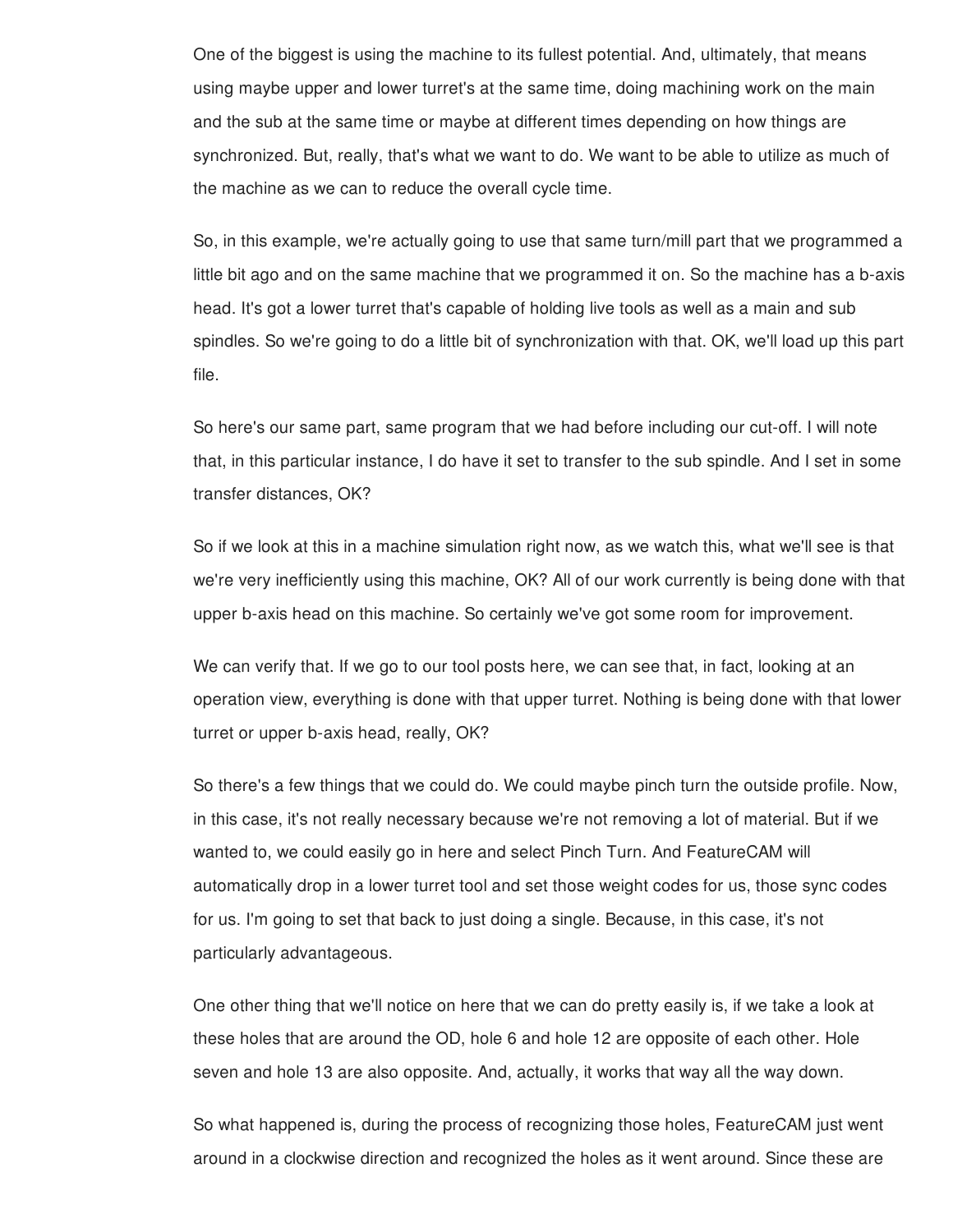opposite of each other, why not machine half of the holes on the lower turret, half the holes on the upper turret, and do them at the same time?

So let's do that. We'll select hole 12 through hole 17 and we'll just drag it over here to our lower turret, OK? So already we're using it on the lower turret.

FeatureCAM is smart enough to tell you that, hey, it looks like you're trying to turn and mill at the same time. This isn't going to work, OK? So we need to do a little bit of synchronization. In fact, what we want to do is set hole six and hole 12 to start at the same time.

So using my control key, I just multi-select those and say, set my sync point at the operation start. Do the same thing all the way down here. Just in case, maybe the upper b-axis head is a little bit faster than the lower turret and finishes drilling one of the holes before the lower turret does. That way they all start at the same time. We index, start again, index, start again, OK?

So we jump into a simulation here. Let me just hide this for a minute. What we're actually seeing here is that we've got a really long tool on our lower turret. We can fix that easy enough. FeatureCAM is giving us that little warning. But as we come in to machine here, now we're using both the upper and the lower to machine that.

So what happens after you've already completed a program, you take it out to the shop floor and you find the machine that you intend to run it on and that machine is not available? Maybe it's down for maintenance or maybe somebody else is still running a part that ran long on there. Ultimately, that means you need to re-program or you need to change what machine you're programming it on.

Now, if you've ever been in a machine shop similar to that situation that has many different machines of the same type, say three-axis mills, you'll know that it's often necessary to run parts that were designed and programmed to be run on one machine or on a different machine for who knows what reason. As a programmer, for us, that means that making that switch to a different machine in the most extreme circumstances means that you need to reprogram the entire part for the other machine.

FeatureCAM makes changing machines easier because, really, you're just defining the end result. This gives FeatureCAM the flexibility to change the necessary things when you need to change machines. So, of course, you need to change your post-processor to get the correct NC code. But in FeatureCAM, you can change your tool crib as well. And that will change the